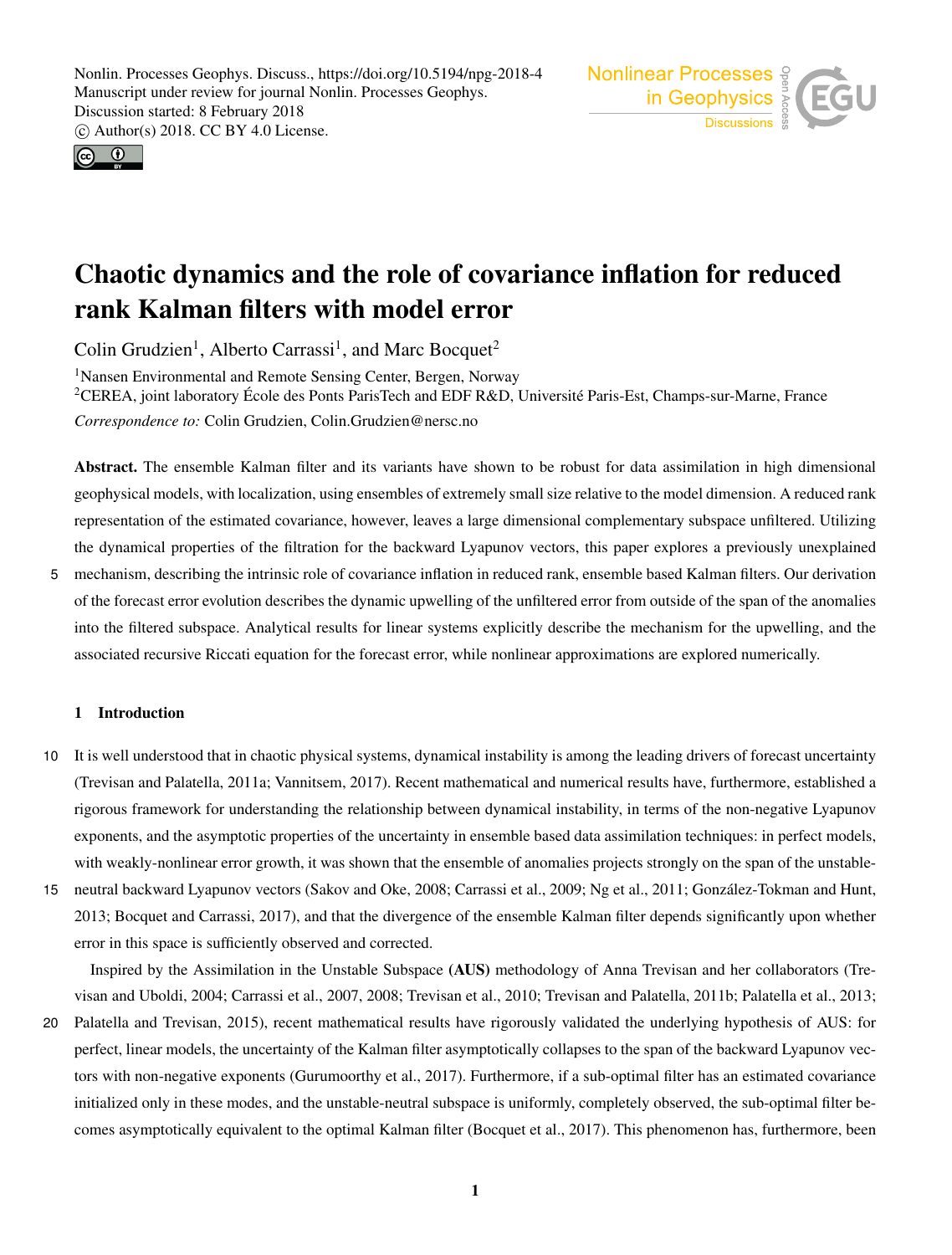



generalized as a criterion for the exponential stability of continuous time filters, in perfect models, in terms of the *detectability* of the unstable-neutral subspace (Frank and Zhuk, 2017).

The above mathematical results demonstrate how the stable dynamics in perfect models dissipate forecast errors, in sequential filters, such that a reduced rank representation of the error covariance, in the unstable-neutral subspace alone, suffices to 5 control error growth. This behavior, similarly understood in the smoothing problem (Pires et al., 1996; Trevisan et al., 2010), is now also mathematically verified for the linear Kalman smoother, and its nonlinear ensemble formulation is shown numerically to exhibit the same behavior, in a weakly-nonlinear regime for error dynamics (Bocquet and Carrassi, 2017).

The work of Grudzien et al. (2017) extends the mathematical framework for AUS, so far established for perfect models, to the presence of additive model errors with additional qualifications: in the absence of observations, model dynamics alone

- 10 are still sufficient to uniformly bound the errors in the span of the stable backward Lyapunov vectors. However, the uniform bound may be impractically large due to the excitation of model errors by the transient instabilities in stable directions. While uncertainty is *asymptotically* dissipated by the stable dynamics, the reintroduction of uncertainty from model error significantly differentiates imperfect models. Newly injected errors are subject to the growth rates of the local (in time) Lyapunov exponents, and stable Lyapunov exponents of sufficiently high variance may experience transient periods of growth. Therefore, strategies
- 15 for representing the forecast error with a reduced rank ensemble must be adapted for imperfect models to account for a residual error in the span of the stable, backward Lyapunov vectors which never vanishes and, moreover, may go through transient periods of growth. As a consequence, confining the error description within a reduced rank Kalman filter to only the unstableneutral subspace does not suffice when model error is present and suggests that one must include additional, asymptotically stable, modes.
- 20 In this work we show, furthermore, that such an increase of the ensemble span does not automatically render the filter optimal: one may also need to account for the injection of error from unfiltered directions into the ensemble span. In particular, when a reduced rank, ensemble based Kalman gain is used to correct the forecast errors, the dynamics induce error propagation which transmits uncertainty from the uncorrected, complementary subspace into the ensemble span. In this study, the propagation of error in the linear Kalman filter, written in a basis of backward Lyapunov vectors, will reveal the leading order

25 evolution of the unfiltered uncertainty. Although the evolution is derived for linear models, the mechanism for error propagation can be considered a generic feature of reduced rank ensemble Kalman filters: under the condition that error evolution is weakly-nonlinear, the ensemble span will align with the span of the leading backward Lyapunov vectors — therefore the error decomposition in the basis of backward Lyapunov vectors will be valid for the ensemble Kalman filter.

This paper is structured as follows: section 2.1 concerns essential results from the theory of Lyapunov vectors which will 30 be used throughout; sections 2.2 and 2.3 describe the basic framework for the Kalman filter, and will motivate our subsequent results; section 3 contains our main analytical result, i.e., the derivation of the evolution of forecast error under a sub-optimal filter in a basis of backward Lyapunov vectors; finally, section 4 will use numerics to qualitatively explore the ideal linear recursion for the forecast error of the sub-optimal filter, and its approximation in nonlinear models. Conclusions are drawn in section 5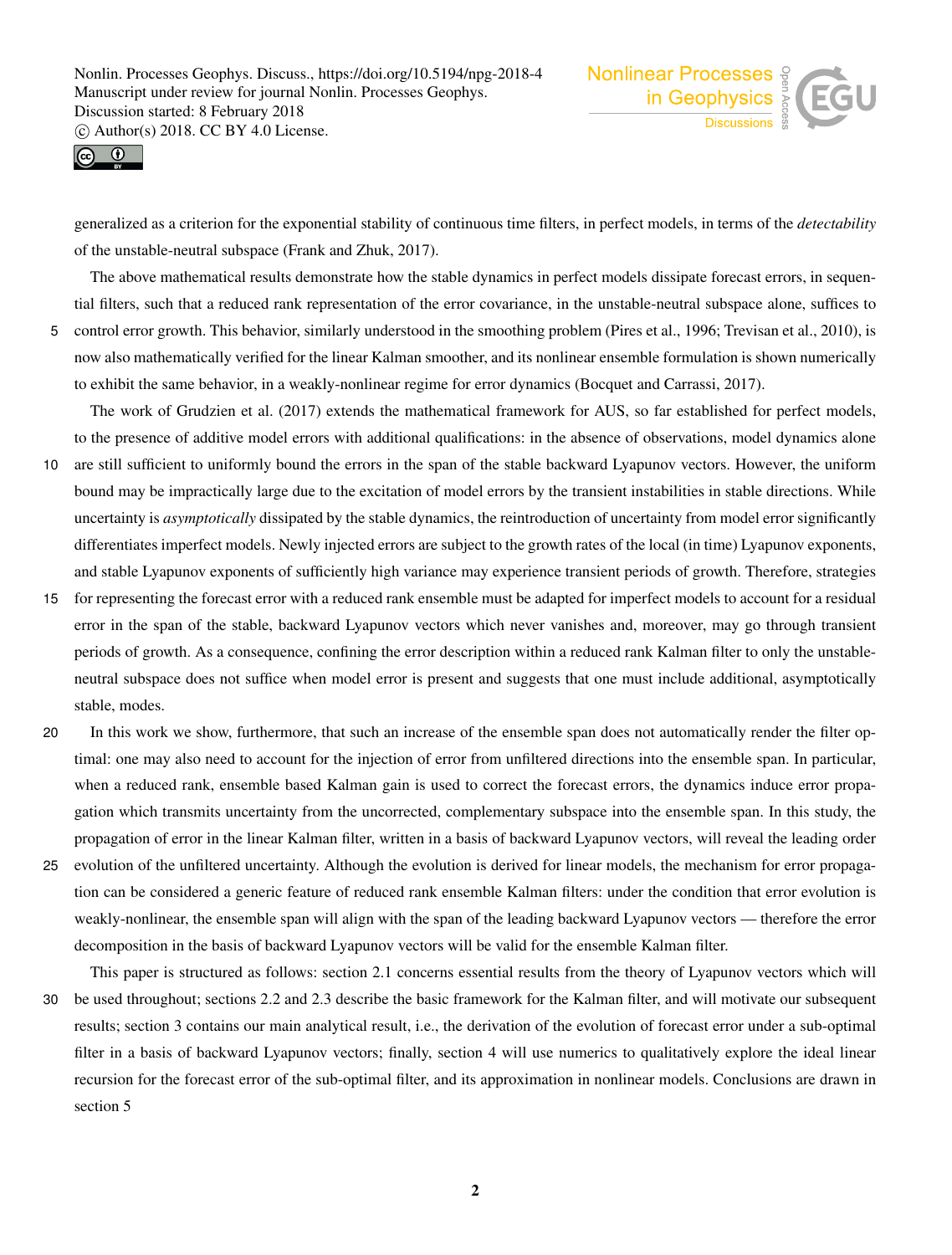



# 2 Preliminaries

We begin by introducing our notation and the problem formulation.

#### 2.1 Lyapunov vectors

Throughout the entire text, the conventional notation  $k = 0, 1, 2, \ldots$  is adopted to indicate that the quantity is defined at time  $t_k$ . 5 Let  $z_{k-1} \in \mathbb{R}^n$  be an arbitrary vector, the matrix propagator of the forward model from  $t_{k-1}$  to  $t_k$  is given by  $M_k$ , such that  $z_k = M_k z_{k-1}$ . We denote the operator taking the system state from an arbitrary time  $t_l$  to  $t_k$  as  $M_{k:l} \triangleq M_k M_{k-1} \dots M_{l+1}$ , with the symbol  $\triangleq$  used to signify that the expression is a definition. We will denote  $\mathbf{M}_{k:k} \triangleq \mathbf{I}_n$ , where  $\mathbf{I}_n$  is the identity matrix (of size  $n \times n$  in this case). At all times we assume  $M_k$  to be non-singular and to be uniformly bounded in k.

Although much of the derivations that follow are done for linear dynamics, we are ultimately concerned with nonlinear 10 systems — therefore, we will assume that Oseledec's theorem holds, even for linear model propagators. In general, this is a non-trivial assumption, but one which can be considered generic for the tangent-linear model of nonlinear systems (Barreira and Pesin, 2002, see the Multiplicative Ergodic theorem, Theorem 2.1.2). The backward Lyapunov vectors can be defined by a choice of an orthonormal eigenbasis for the far-past operator (Kuptsov and Parlitz, 2012).

Definition 1. *Define the matrix* E<sup>k</sup> *to be the orthogonal matrix whose* i*th column is the* i *th backward Lyapunov vector (BLV)* **15** *at time k, corresponding to the Lyapunov exponent*  $\lambda_i$ *.* 

We order the Lyapunov exponents

$$
\lambda_1 \geq \dots \geq \lambda_{n_0} \geq 0 > \lambda_{n_0+1} \geq \dots \geq \lambda_n,\tag{1}
$$

such that the unstable-neutral subspace is defined to be of dimension  $n_0$  and the model state dimension is n. Note, we do not assume that the Lyapunov exponents are distinct.

20 We will utilize the invariance of the BLVs under the recursive QR algorithm of Benettin et al. (1980) and Shimada and Nagashima (1979).

**Lemma 1.** *There is an*  $n \times n$  *upper triangular matrix*  $\mathbf{U}_k$ *, such that the (tangent-linear) model propagator satisfies* 

$$
\mathbf{M}_k = \mathbf{E}_k \mathbf{U}_k \mathbf{E}_{k-1}^{\mathrm{T}} \tag{2}
$$

The diagonal elements of  $\mathbf{U}_k$ , denoted  $U_k^i$ , define the local Lyapunov exponents.

25 *Proof.* Equation (2) follows from Eq. (31) of Kuptsov and Parlitz (2012) and is a simple consequence of the invariance of the BLVs under the recursive QR decomposition (Grudzien et al., 2017).  $\Box$ 

The decomposition in Eq. (2) represents a change of basis of the model space into the upper triangular dynamics of the backward Lyapunov filtration (Legras and Vautard, 1996). In particular,  $E_{k-1}$  takes the model state into the orthogonal projection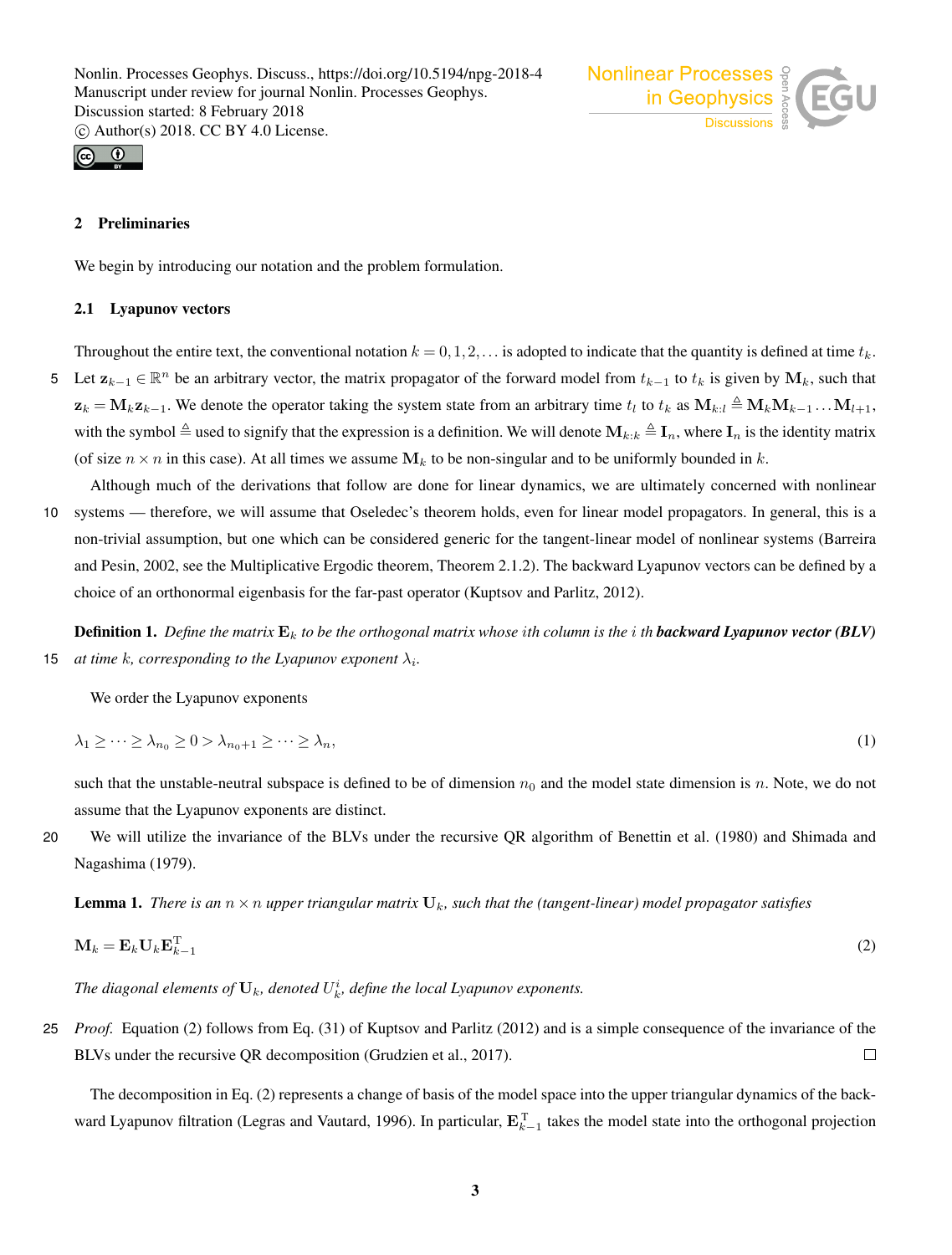

$$
\begin{array}{cc} \textbf{G} & \textbf{O} \\ \textbf{F} & \textbf{N} \end{array}
$$

coefficients in the basis of BLVs at time  $k - 1$ . We will denote the projection coefficients of an arbitrary vector  $z_k$  into a basis of BLVs with a "hat", i.e.  $\mathbf{E}_{k}^T \mathbf{z}_k \triangleq \hat{\mathbf{z}}_k$ . Using the orthogonality of the matrix  $\mathbf{E}_k$ , the invariant dynamics in the BLVs is written

$$
\widehat{\mathbf{z}}_k = \mathbf{U}_k \widehat{\mathbf{z}}_{k-1} \quad \Leftrightarrow \quad \mathbf{z}_k = \mathbf{M}_k \mathbf{z}_{k-1}.
$$
\n(3)

The operator  $U_k$  thus describes the invariant, upper triangular dynamics, transferring the model state into its forward represen-5 tation in the BLVs at time  $k$ .

## 2.2 The Kalman filter

We seek to estimate the distribution of a Gaussian random variable evolved via a linear Markov model with additive white noise,

$$
\mathbf{x}_k = \mathbf{M}_k \mathbf{x}_{k-1} + \mathbf{w}_k,\tag{4}
$$

10 and with observations given in the form

$$
\mathbf{y}_k = \mathbf{H}_k \mathbf{x}_k + \mathbf{v}_k. \tag{5}
$$

The forecast mean,  $x_k^b$ , is propagated from the last posterior mean,  $x_{k-1}^a$  by the deterministic component of Eq. 4, i.e.,

$$
\mathbf{x}_k^{\mathrm{b}} = \mathbf{M}_k \mathbf{x}_{k-1}^{\mathrm{a}}.\tag{6}
$$

The model variables  $x_k \in \mathbb{R}^n$  and observational variables  $y_k \in \mathbb{R}^d$ , are related via the linear observation operator  $H_k : \mathbb{R}^n \mapsto$ 15  $\mathbb{R}^d$ . Model and observation noise,  $w_k$  and  $v_k$ , are assumed mutually independent, unbiased, Gaussian white sequences such that

$$
\mathbb{E}[\mathbf{v}_k \mathbf{v}_l^{\mathrm{T}}] = \delta_{k,l} \mathbf{R}_k \quad \text{and} \quad \mathbb{E}[\mathbf{w}_k \mathbf{w}_l^{\mathrm{T}}] = \delta_{k,l} \mathbf{Q}_k,\tag{7}
$$

where E is the expectation,  $\mathbf{R}_k \in \mathbb{R}^{d \times d}$  is the observation error covariance matrix at time  $t_k$ , and  $\mathbf{Q}_k \in \mathbb{R}^{n \times n}$  stands for the model error covariance matrix. The error covariance matrix  $\mathbf{R}_k$  can be assumed invertible without losing generality. To

20 avoid pathologies, we assume that the model error and the observational error covariance matrices are uniformly bounded. For  $1 \le t < s \le n$ , and given a matrix  $\mathbf{A} \in \mathbb{R}^{n \times n}$ , we define  $\mathbf{A}^{t:s} \in \mathbb{R}^{n \times s-t+1}$  to be the matrix composed (inclusively) of columns s through  $t$  of  $A$ .

Definition 2. *The forecast error is defined as the difference of the mean state estimated by the filter and the unknown random state, i.e.,*

$$
25 \quad \epsilon_k \stackrel{\Delta}{=} \mathbf{x}_k^b - \mathbf{x}_k. \tag{8}
$$

*The innovation is the measured difference between the forecast and observation,*

$$
\delta_k \triangleq \mathbf{y}_k - \mathbf{H}_k \mathbf{x}_k = \mathbf{H}_k \boldsymbol{\epsilon}_k - \mathbf{v}_k. \tag{9}
$$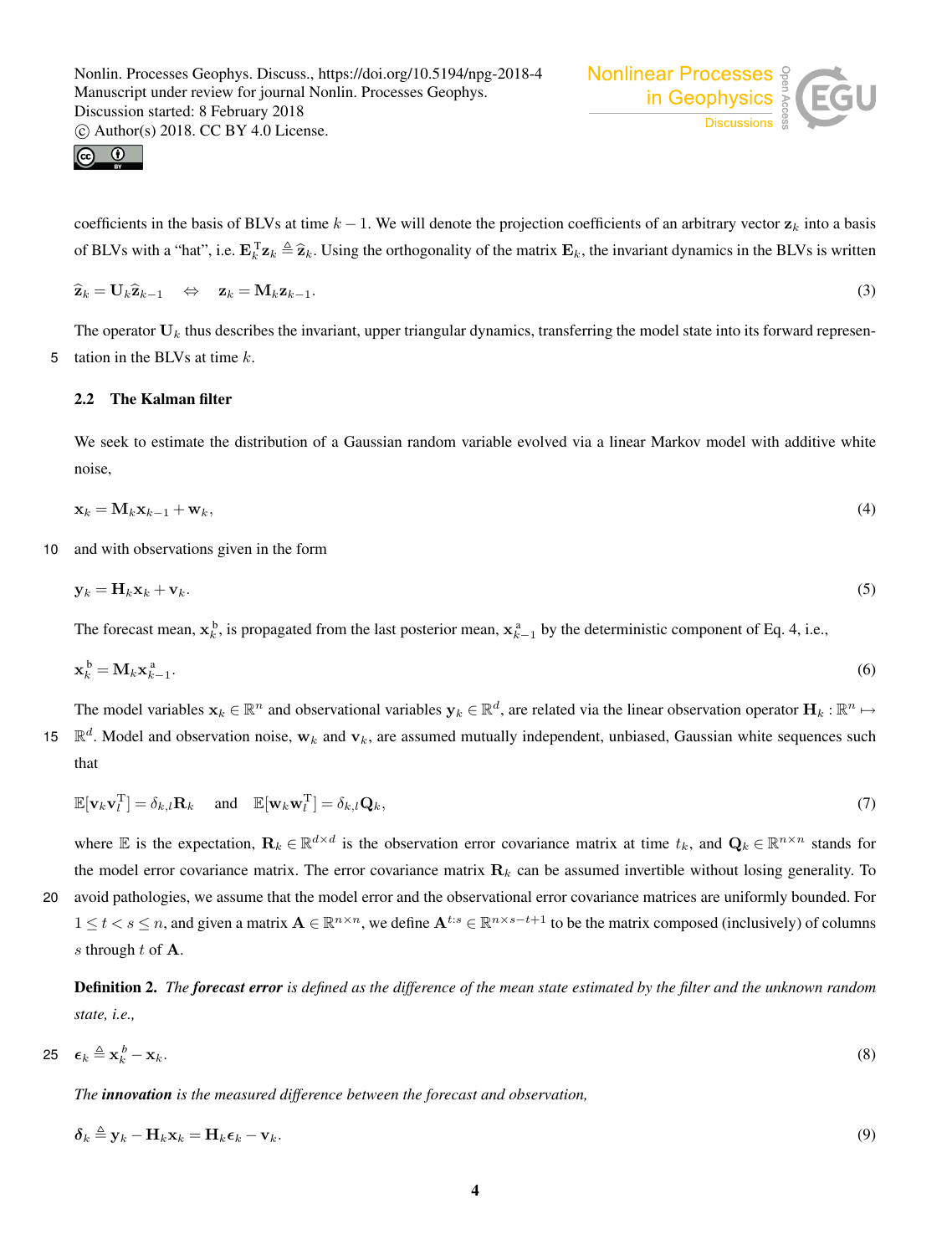

*We define the true forecast error covariance at time* k *to be*

$$
\mathbf{B}_k \triangleq \mathbb{E}\left[\boldsymbol{\epsilon}_k \boldsymbol{\epsilon}_k^{\mathrm{T}}\right].\tag{10}
$$

*On the other hand, suppose some filter, yet to be identified, is used to estimate the forecast mean and error covariance — the estimated forecast error covariance* will be denoted  $P_k$ , defined according to the chosen estimation algorithm.

5 Suppose that  $K_k \in \mathbb{R}^{n \times d}$  is some estimator which takes the forecast state to the analysis state. In the case of the *ideal* Kalman filter, where the true forecast error covariances are computed exactly,  $K_k$  will be defined

$$
\mathbf{K}_{k} \triangleq \mathbf{P}_{k} \mathbf{H}_{k}^{\mathrm{T}} \left( \mathbf{H}_{k} \mathbf{P}_{k} \mathbf{H}_{k}^{\mathrm{T}} + \mathbf{R}_{k} \right)^{-1} \n= \mathbf{B}_{k} \mathbf{H}_{k}^{\mathrm{T}} \left( \mathbf{H}_{k} \mathbf{B}_{k} \mathbf{H}_{k}^{\mathrm{T}} + \mathbf{R}_{k} \right)^{-1}
$$
\n(11)

In this text, we will vary the choice of the analysis update operator  $\mathbf{K}_k$ , but the functional form of the recursion for the analysis 10 update of the mean will be unchanged and defined as

$$
\mathbf{x}_{k}^{\mathbf{a}} \triangleq \mathbf{x}_{k}^{\mathbf{b}} + \mathbf{K}_{k} \left( \mathbf{y}_{k} - \mathbf{H}_{k} \mathbf{x}_{k}^{\mathbf{b}} \right) \n= \mathbf{x}_{k}^{\mathbf{b}} - \mathbf{K}_{k} \mathbf{H}_{k} \boldsymbol{\epsilon}_{k} + \mathbf{K}_{k} \mathbf{v}_{k}.
$$
\n(12)

Therefore, for any estimator, the forecast mean can be derived recursively from Eq. (6) and Eq. (12) as

$$
\mathbf{x}_{k+1}^{\mathrm{b}} \triangleq \mathbf{M}_{k+1} \left( \mathbf{x}_{k}^{\mathrm{b}} - \mathbf{K}_{k} \mathbf{H}_{k} \boldsymbol{\epsilon}_{k} + \mathbf{K}_{k} \mathbf{v}_{k} \right)
$$
(13)

15 where  $\mathbf{K}_k$  is some choice for the gain. The recursion on the forecast error can be derived equal to

$$
\epsilon_{k+1} \triangleq \mathbf{M}_{k+1} \left[ (\mathbf{I}_n - \mathbf{K}_k \mathbf{H}_k) \epsilon_k + \mathbf{K}_k \mathbf{v}_k \right] - \mathbf{w}_{k+1},
$$
\n(14)

though  $\epsilon_k$ ,  $v_k$  and  $w_{k+1}$  are assumed to be unknown.

## 2.3 Rank deficiency in the Kalman filter

In an ideal linear model, with known, Gaussian observational and model error distributions, the estimated and true error 20 covariances of the KF are equal: the posterior error distribution for the state is Gaussian, and the KF completely describes the posterior through its recursive equations for the estimated mean and covariance. However, it is often the case that the recursion for the posterior error distribution is approximated with a reduced rank surrogate in which the estimated covariance,  $P_k$ , and resulting true error covariance,  $\mathbf{B}_k$ , may not be equal (Chandrasekar et al., 2008). This mis-match between the approximated and true forecast error covariance, and the resultant sub-optimal analysis update, can lead to systematic underestimation of the

25 true forecast error and filter divergence.

Nonetheless, it is possible in an ideal setting to analytically describe the error statistics of a reduced rank Bayesian filter — to illustrate this, assume we have a linear model with known Gaussian error distributions. Suppose we apply the analysis

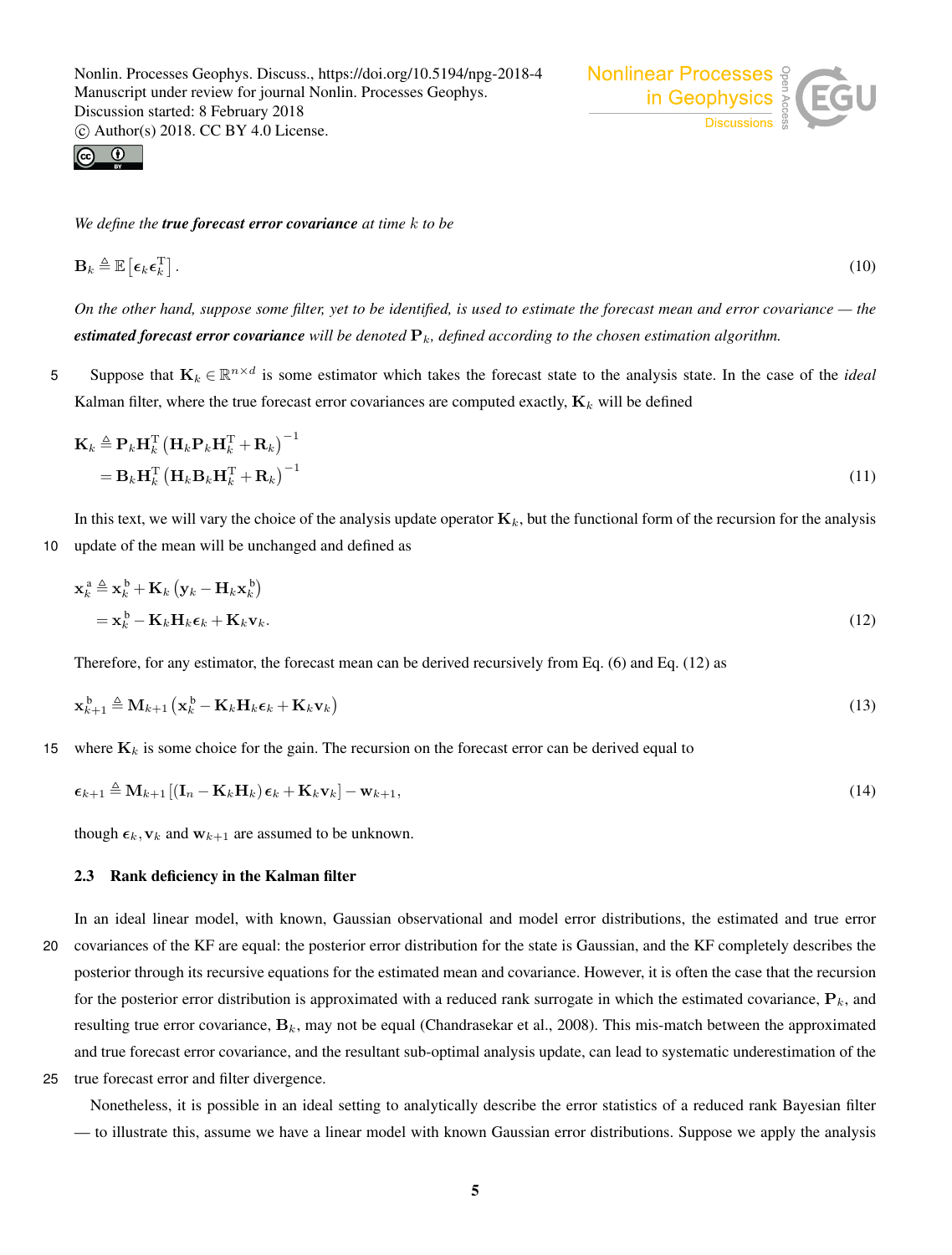



update in a reduced rank set of BLVs, as has been done in EKF-AUS (Trevisan and Palatella, 2011b). Suppose, furthermore, the true error covariance,  $B_k$ , is known. Then the gain

$$
\mathbf{K}_{k} \triangleq \mathbf{E}_{k}^{1:n_{0}} \left(\mathbf{E}_{k}^{1:n_{0}}\right)^{\mathrm{T}} \mathbf{B}_{k} \mathbf{E}_{k}^{1:n_{0}} \left(\mathbf{E}_{k}^{1:n_{0}}\right)^{\mathrm{T}} \mathbf{H}_{k}^{\mathrm{T}} \times \left[\mathbf{H}_{k} \mathbf{E}_{k}^{1:n_{0}} \left(\mathbf{E}_{k}^{1:n_{0}}\right)^{\mathrm{T}} \mathbf{B}_{k} \mathbf{E}_{k}^{1:n_{0}} \left(\mathbf{E}_{k}^{1:n_{0}}\right)^{\mathrm{T}} \mathbf{H}_{k}^{\mathrm{T}} + \mathbf{R}_{k}\right]^{-1}
$$
\n(15)

- 5 yields the *exact Bayesian update with respect to a subset of the anomaly variables*, defined by the span of the leading  $n_0$ BLVs. We may use Eq. (14) to derive the analytical recursion for the covariance of the true forecast error under the sub-optimal analysis operator in Eq. (15). As in the ideal KF, this will describe the ideal forecast error recursion with respect to a rank deficient estimator — the **rank deficiency (or reduced rank)** is defined by the restriction of the Bayesian update to a low dimensional subspace.
- 10 The significance of deriving an analytical recursion for the forecast error under the sub-optimal estimator in Eq. (15) is as follows. The analysis operator in Eq. (15) is characteristic of the generic gain for the ensemble Kalman filter (EnKF) in large, geophysical models: the ensemble based gain applies its update with respect to the subspace defined by the span of the ensemble of anomalies, which is typically of low rank and aligns with the span of the leading BLVs (Bocquet and Carrassi, 2017). The EnKF is, therefore, a Monte Carlo estimate of the true error statistics resulting from a rank deficient analysis update
- 15 as in Eq. (15). The *ideal error distribution* that the EnKF samples is thus characterized by the recursion derived for the error under the rank deficient Bayesian estimator. This is the motivation of section 3, where we will define a sub-optimal analysis gain, which operates within the span of an arbitrary number of the leading BLVs, and derive the resulting true forecast error covariance.

#### 3 Filtering in the backward Lyapunov basis vectors

20 Consider the forecast error recursion for the linear KF in Eq. (14). As we are motivated by reduced rank ensemble covariances, suppose  $K_k$  is defined as a sub-optimal gain which corrects only the leading r BLVs, with  $r < n$ . We denote the filtered subspace by the column span of the vectors  $\mathbf{E}_k^{\text{f}} \triangleq \mathbf{E}_k^{1:r}$  and the unfiltered subspace  $\mathbf{E}_k^{\text{u}} \triangleq \mathbf{E}_k^{r+1:n}$  for all k. The projection coefficients of a vector  $\mathbf{z} \in \mathbb{R}^n$  into the filtered and unfiltered subspace will be denoted  $\hat{\mathbf{z}}^f \triangleq (\mathbf{E}_k^f)^T \mathbf{z}$  and  $\hat{\mathbf{z}}^u \triangleq (\mathbf{E}_k^u)^T \mathbf{z}$ , respectively. We can thus decompose the forecast error into its orthogonal projections in the filtered and unfiltered subspaces 25 as

$$
\epsilon_k \triangleq \mathbf{E}_k^{\text{f}} \widehat{\epsilon}_k^{\text{f}} + \mathbf{E}_k^{\text{u}} \widehat{\epsilon}_k^{\text{u}}.
$$
 (16)

For  $i, j \in \{f, u\}$ , we write the sub-covariances in the basis defined by  $\mathbf{E}_k$  as

$$
\widehat{\mathbf{B}}_k^{ij} \triangleq \mathbb{E}\left[\widehat{\epsilon}_k^i \left(\widehat{\epsilon}_k^j\right)^{\mathrm{T}}\right].\tag{17}
$$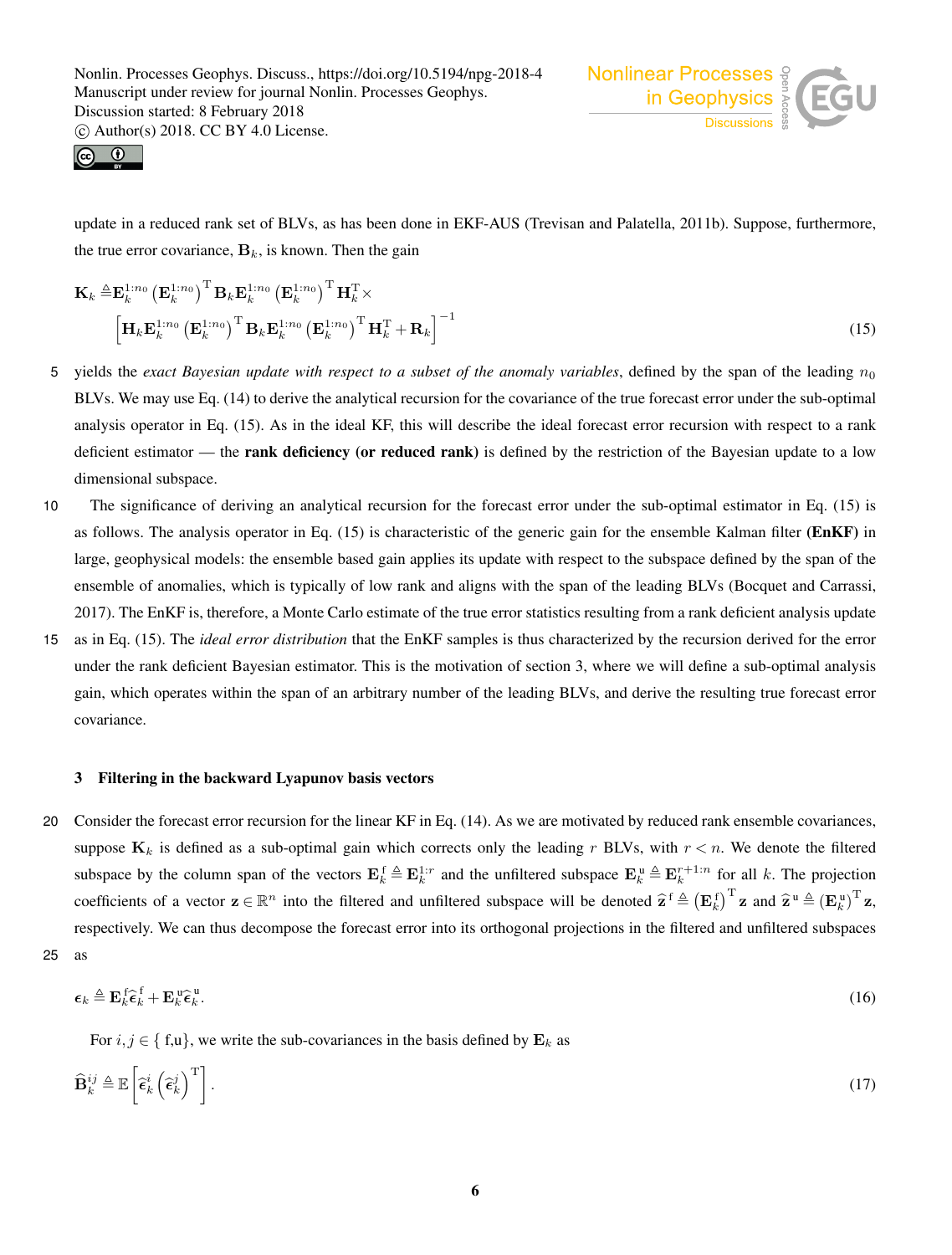

$$
\begin{array}{ccc}\n\textcircled{0} & \textcircled{1} & \textcircled{1} \\
\textcircled{0} & \textcircled{1} & \textcircled{1}\n\end{array}
$$

such that the true forecast error covariance is given

$$
\mathbf{B}_k \equiv \mathbf{E}_k \begin{pmatrix} \widehat{\mathbf{B}}_k^{\text{ ff}} & \widehat{\mathbf{B}}_k^{\text{ fu}} \\ \widehat{\mathbf{B}}_k^{\text{ uf}} & \widehat{\mathbf{B}}_k^{\text{ uu}} \end{pmatrix} \mathbf{E}_k^{\text{T}},\tag{18}
$$

where  $\mathbf{B}_k^{\text{ff}}$  and  $\mathbf{B}_k^{\text{uu}}$  are symmetric. We will write  $\mathbf{U}_k$  as a block matrix as

$$
\mathbf{U}_k \triangleq \begin{pmatrix} \mathbf{U}_k^{\text{ff}} & \mathbf{U}_k^{\text{fu}} \\ \mathbf{0}_{n-r \times r} & \mathbf{U}_k^{\text{uu}} \end{pmatrix} . \tag{19}
$$

5 For an arbitrary filtered subspace, the sub-optimal gain  $\mathbf{K}_k$ , which corrects only the span of  $\mathbf{E}_k^f$ , is defined by

$$
\mathbf{K}_{k} \triangleq \mathbf{E}_{k}^{\text{f}} \mathbf{\widehat{K}}_{k},
$$
\n
$$
\widehat{\mathbf{K}}_{k} \triangleq \mathbf{B}_{k}^{\text{ff}} \left(\mathbf{E}_{k}^{\text{f}}\right)^{\text{T}} \mathbf{H}_{k}^{\text{T}} \left[\mathbf{H}_{k} \mathbf{E}_{k}^{\text{f}} \mathbf{B}_{k}^{\text{ff}} \left(\mathbf{E}_{k}^{\text{f}}\right)^{\text{T}} \mathbf{H}_{k}^{\text{T}} + \mathbf{R}_{k}\right]^{-1},
$$
\n(20)

Where  $\hat{\mathbf{K}}_k$  represents the projection coefficients of the sub-optimal gain into the filtered variables.

For every  $k \geq 1$ , we decompose the model error covariance into the basis of filtered and unfiltered BLVs as

$$
10 \t\mathbf{Q}_k \triangleq \mathbf{E}_k \begin{pmatrix} \widehat{\mathbf{Q}}_k^{\text{ ff}} & \widehat{\mathbf{Q}}_k^{\text{ fu}} \\ \widehat{\mathbf{Q}}_k^{\text{ ut}} & \widehat{\mathbf{Q}}_k^{\text{ uu}} \end{pmatrix} \mathbf{E}_k^{\text{T}} \tag{21}
$$

where  $\mathbf{Q}_k^{\text{ff}}$  and  $\mathbf{Q}_k^{\text{uu}}$  are symmetric matrices.

With the above notation, and using Eq. (2), the evolution of the true forecast error under the sub-optimal gain is derived from Eq. (14) as

$$
\epsilon_{k+1} = \mathbf{M}_{k+1} \left( \mathbf{I}_n - \mathbf{E}_k^f \hat{\mathbf{K}}_k \mathbf{H}_k \right) \epsilon_k + \mathbf{M}_{k+1} \mathbf{E}_k^f \hat{\mathbf{K}}_k \mathbf{v}_k - \mathbf{w}_{k+1}
$$
  
15 
$$
= \left( \mathbf{E}_{k+1} \mathbf{U}_{k+1} \mathbf{E}_k^T - \mathbf{E}_{k+1} \mathbf{U}_{k+1} \mathbf{I}_{n \times r} \hat{\mathbf{K}}_k \mathbf{H}_k \right) \epsilon_k + \mathbf{E}_{k+1} \mathbf{U}_{k+1} \mathbf{I}_{n \times r} \hat{\mathbf{K}}_k \mathbf{v}_k - \mathbf{w}_{k+1}.
$$
 (22)

Equation (22) describes the evolution of the true forecast error in the sub-optimal filter, and suggests, as in Eq. (3), how we may write the error evolution into the invariant upper triangular dynamics of the BLVs. Specifically, we consider the projections of the forecast error into the filtered and unfiltered subspaces under the forecast-analysis update cycle in Eq. (22). Computing the evolution of  $\hat{\epsilon}_k^{\text{f}}$  and  $\hat{\epsilon}_k^{\text{u}}$ , we may derive the exact recursion for  $\hat{\mathbf{B}}_k^{\text{ff}}$ , i.e., the *exact* forecast uncertainty in the filtered subspace, 20 under a gain which operates in the span of the leading  $r$  BLVs.

# 3.1 Evolution of unfiltered error

Here we will derive the evolution of error in the unfiltered subspace, and verify that it evolves according to the free evolution. Notice first the following relation,

$$
\left(\mathbf{E}_{k+1}^{\mathrm{u}}\right)^{\mathrm{T}}\mathbf{E}_{k+1}\mathbf{U}_{k+1}\mathbf{I}_{n\times r}=\mathbf{0}_{n-r\times r},\tag{23}
$$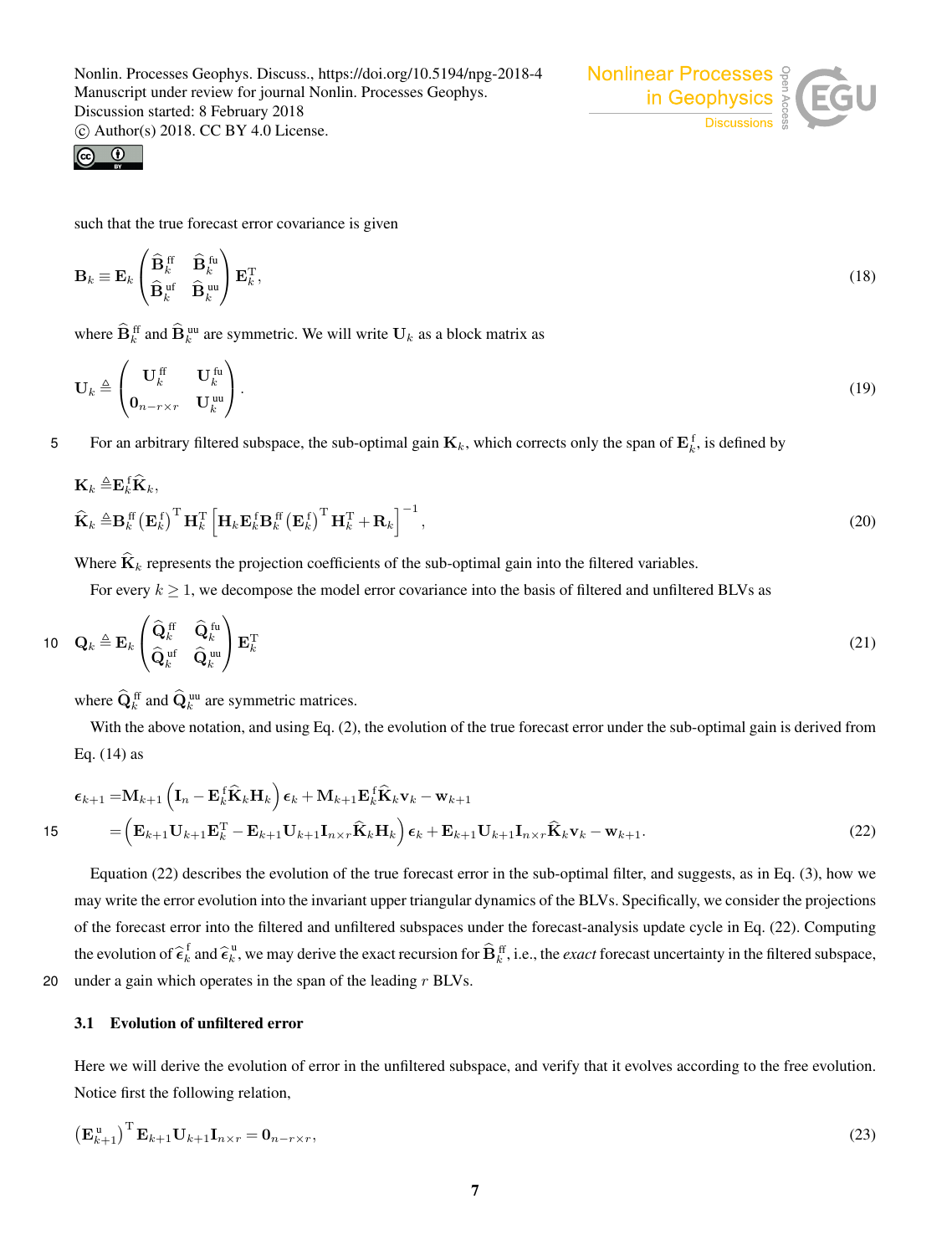



due to the fact that  $E_{k+1}$  is an orthogonal matrix and, therefore, that the above product is equal to the lower left block of  $U_{k+1}$ , which is upper triangular. With substitution of Eq. (16) into in Eq. (22) for  $\epsilon_k$ , multiplying on the left by  $(\mathbf{E}_k^{\mathrm{u}})^{\mathrm{T}}$  to move into the unfiltered subspace, and by utilizing Eq. (23) to cancel the error in the filtered space, we find

$$
\mathbf{5} \quad \widehat{\boldsymbol{\epsilon}}_{k+1}^{\mathrm{u}} = \left(\mathbf{E}_{k+1}^{\mathrm{u}}\right)^{\mathrm{T}} \mathbf{E}_{k+1} \mathbf{U}_{k+1} \mathbf{E}_{k}^{\mathrm{T}} \left(\mathbf{E}_{k}^{\mathrm{f}} \widehat{\boldsymbol{\epsilon}}_{k}^{\mathrm{f}} + \mathbf{E}_{k}^{\mathrm{u}} \widehat{\boldsymbol{\epsilon}}_{k}^{\mathrm{u}}\right) - \left(\mathbf{E}_{k+1}^{\mathrm{u}}\right)^{\mathrm{T}} \mathbf{w}_{k+1} \tag{24}
$$

$$
=\mathbf{U}_{k+1}^{\mathbf{u}\mathbf{u}}\widehat{\boldsymbol{\epsilon}}_k^{\mathbf{u}}-\widehat{\mathbf{w}}_{k+1}^{\mathbf{u}}.
$$

Equation (25) demonstrates that the evolution of the error in the unfiltered subspace follows exactly the free forecast evolution. The unfiltered error can be induced as mean zero, with covariance at time  $k$  equal to

$$
\widehat{\mathbf{B}}_k^{\text{uu}} = \mathbf{U}_{k:0}^{\text{uu}} \widehat{\mathbf{B}}_0^{\text{uu}} (\mathbf{U}_{k:0}^{\text{uu}})^{\text{T}} + \sum_{l=1}^k \mathbf{U}_{k:l}^{\text{uu}} \widehat{\mathbf{Q}}_l^{\text{uu}} (\mathbf{U}_{k:l}^{\text{uu}})^{\text{T}}.
$$
\n(26)

- 10 The initial uncertainty in the unfiltered subspace evolves as  $\mathbf{U}_{k:0}^{\text{uu}}\hat{\mathbf{B}}_0^{\text{uu}}(\mathbf{U}_{k:0}^{\text{uu}})^{\text{T}}$  and thus, when  $r > n_0$ , vanishes exponentially. This implies that asymptotic unfiltered error is independent of the initialization, similar to the results of Bocquet et al. (2017). The remaining sum in Eq. (26) represents the contribution to the current forecast uncertainty from model error at all subsequent times, propagated under the upper triangular evolution in the BLVs. Therefore, while the initial error is forgotten, the asymptotic error in the reduced rank filter here explicitly depends on the dimension of the unfiltered subspace and the local variability of
- 15 the stable BLVs therein.

The error in the  $i$  th BLV in Eq. (26) is given by the invariant evolution of perturbations, formerly studied by Grudzien et al. (2017): when the filtered subspace dimension is of dimension  $r \geq n_0$ , we can recursively, and stably, compute the unfiltered uncertainty via

$$
\widehat{\mathbf{B}}_{k+1}^{\text{uu}} = \widehat{\mathbf{Q}}_{k+1}^{\text{uu}} + \mathbf{U}_{k+1}^{\text{uu}} \widehat{\mathbf{B}}_k^{\text{uu}} \left( \mathbf{U}_{k+1}^{\text{uu}} \right)^{\text{T}}.
$$
\n(27)

20 When  $r < n_0$ , we see explicitly that the filter will diverge as a consequence of leaving an unstable direction unfiltered.

## 3.2 Evolution of filtered error

While the evolution of the unfiltered error in Eq. (26) is a simple extension of the results from Grudzien et al. (2017), that work did not explicitly consider the evolution of error in a reduced rank filter — we now consider the evolution of the projection of the forecast error into the filtered space, with respect to the reduced rank gain. From Eq. (22) we derive

$$
25 \quad \widehat{\boldsymbol{\epsilon}}_{k+1}^{\mathrm{f}} = \left(\mathbf{E}_{k+1}^{\mathrm{f}}\right)^{\mathrm{T}} \mathbf{E}_{k+1} \mathbf{U}_{k+1} \mathbf{E}_{k}^{\mathrm{T}} \left(\mathbf{E}_{k}^{\mathrm{f}} \widehat{\boldsymbol{\epsilon}}_{k}^{\mathrm{f}} + \mathbf{E}_{k}^{\mathrm{u}} \widehat{\boldsymbol{\epsilon}}_{k}^{\mathrm{u}}\right) - \left(\mathbf{E}_{k+1}^{\mathrm{f}}\right)^{\mathrm{T}} \mathbf{E}_{k+1} \mathbf{U}_{k+1} \mathbf{I}_{n \times r} \widehat{\mathbf{K}}_{k} \mathbf{H}_{k} \left(\mathbf{E}_{k}^{\mathrm{f}} \widehat{\boldsymbol{\epsilon}}_{k}^{\mathrm{f}} + \mathbf{E}_{k}^{\mathrm{u}} \widehat{\boldsymbol{\epsilon}}_{k}^{\mathrm{u}}\right) + \left(\mathbf{E}_{k+1}^{\mathrm{f}}\right)^{\mathrm{T}} \left(\mathbf{E}_{k+1} \mathbf{U}_{k+1} \mathbf{I}_{n \times r} \widehat{\mathbf{K}}_{k} \mathbf{v}_{k} - \mathbf{w}_{k+1}\right).
$$
\n(28)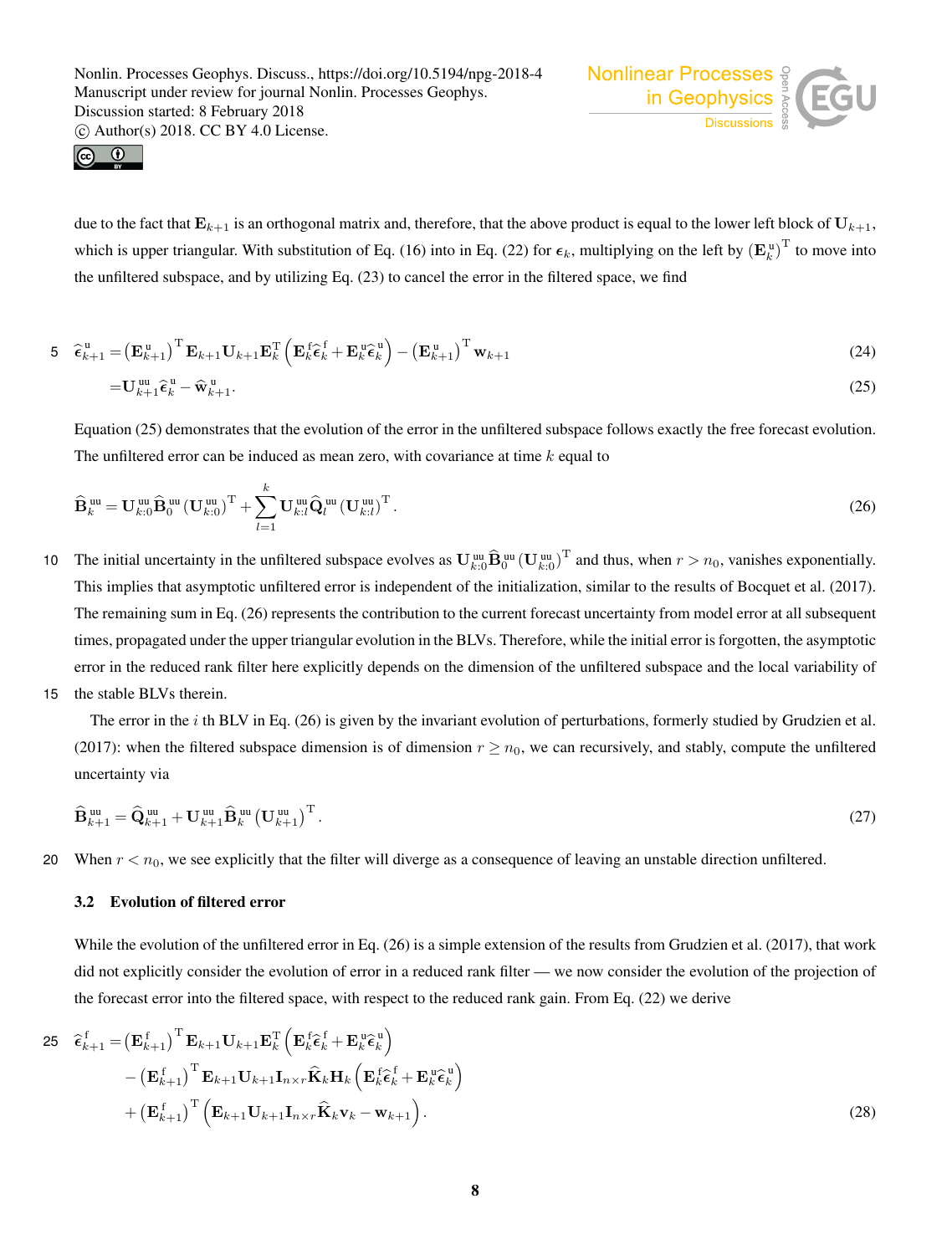$\odot$ 

Similar to Eq. (23), we see that the terms

$$
\left(\mathbf{E}_{k+1}^{\text{f}}\right)^{\text{T}}\mathbf{E}_{k+1}\mathbf{U}_{k+1}\mathbf{E}_{k}^{\text{T}}\mathbf{E}_{k}^{\text{f}}=\mathbf{U}_{k+1}^{\text{ff}}\qquad\text{and}\qquad\qquad\left(\mathbf{E}_{k+1}^{\text{f}}\right)^{\text{T}}\mathbf{E}_{k+1}\mathbf{U}_{k+1}\mathbf{E}_{k}^{\text{T}}\mathbf{E}_{k}^{\text{u}}=\mathbf{U}_{k+1}^{\text{fu}}\qquad(29)
$$

using the orthogonality of the BLVs. Therefore, substitution into Eq. (22) yields

$$
\widehat{\boldsymbol{\epsilon}}_{k+1}^{\text{f}} = \left(\mathbf{U}_{k+1}^{\text{ff}} - \mathbf{U}_{k+1}^{\text{ff}} \widehat{\mathbf{K}}_k \mathbf{H}_k \mathbf{E}_k^{\text{f}}\right) \widehat{\boldsymbol{\epsilon}}_k^{\text{f}} \tag{30a}
$$

$$
5 \qquad \qquad + \mathbf{U}_{k+1}^{\text{ff}} \widehat{\mathbf{K}}_k \mathbf{v}_k - \widehat{\mathbf{w}}_{k+1}^{\text{f}} \tag{30b}
$$

$$
+\left(\mathbf{U}_{k+1}^{\text{fu}}-\mathbf{U}_{k+1}^{\text{ff}}\widehat{\mathbf{K}}_{k}\mathbf{H}_{k}\mathbf{E}_{k}^{\text{u}}\right)\widehat{\boldsymbol{\epsilon}}_{k}^{\text{u}}.
$$
\n(30c)

The terms (30a) and (30b) correspond to the standard recursion on the KF forecast error. When the filtered subspace is the entire state space,  $E_k^f \triangleq E_k$ , it is equivalent to a change of basis for the forecast error recursion in Eq. (14), written in the invariant dynamics for the BLVs.

10 The remaining term in the recursion on the filtered error is our primary object of interest. The term (30c) is fundamentally different from the relationship described by terms (30a) and (30b), which represents the usual stabilizing effect of the forecast-analysis cycle. Instead, Eq. (30c) describes two different processes: (i)  $\mathbf{U}_{k+1}^{\text{ff}}\mathbf{K}_{k}\mathbf{H}_{k}\mathbf{E}_{k}^{\text{u}}$  is the correction in the filtered subspace, due to the sensitivity of these variables to observations in the unfiltered subspace, forward propagated to time  $t_{k+1}$ ; (ii)  $\mathbf{U}_{k+1}^{\text{fu}}$  represents the purely dynamical upwelling of the unfiltered error into the filtered variables. Generically 15  $\mathbf{U}_{k+1}^{\text{fu}} - \mathbf{U}_{k+1}^{\text{ff}} \hat{\mathbf{K}}_k \mathbf{H}_k \mathbf{E}_k^{\text{u}} \neq 0$  and  $\hat{\boldsymbol{\epsilon}}_k^{\text{u}}$  is Gaussian distributed with covariance given by Eq. (26), thus is almost surely non-zero. This demonstrates that the *forecast error in the filtered subspace depends on the unfiltered error* via the forward evolution,

whereas the *unfiltered error does not depend on* the error in the *filtered space*.

This implies that the direct application of EKF-AUS from perfect dynamics (Trevisan and Palatella, 2011b) to a noisy, linear system *systematically underestimates the uncertainty* in the span of the leading r BLVs. Specifically, EKF-AUS neglects the 20 injection of the errors from the *trailing vectors*,  $\hat{\epsilon}_k^{\mu}$ , into the forecast of the leading vectors  $\hat{\epsilon}_{k+1}^f$ , represented in Eq. 30c. Even when uncertainty in the stable BLVs is bounded uniformly (Grudzien et al., 2017), error in the trailing BLVs *moves up* the Lyapunov filtration, and may cause filter divergence. In perfect, linear models, where uncertainty in the stable BLVs vanishes exponentially, the injection of error from the stable BLVs into the unstable subspace results in temporary mis-estimation though

does not pose an issue to the asymptotic stability (Bocquet et al., 2017). However, with model error, the term (30c) demonstrates 25 that EKF-AUS must be augmented to correct a persistent underestimation.

It is important to note that the error in the unfiltered subspace moves upward through the backward Lyapunov filtration precisely because the unfiltered subspace is defined by the span of the trailing BLVs, governed by the invariant upper triangular dynamics. The span of the trailing BLVs is *not equal to* the direct sum of the trailing Oseledec spaces, which are themselves *covariant* with the dynamics. This choice for the unfiltered subspace comes naturally, however, as the filtered subspace (the

30 image space of  $K_k$ ) is given by the span of the leading BLVs, equivalent to the span of the leading covariant Lyapunov vectors (Kuptsov and Parlitz, 2012, see Eq. 43).

The unfiltered subspace is uniquely defined (up to the inner product) as the *orthogonal complement* to the filtered space, i.e., the subspace in which the gain makes no correction in the analysis step. In ensemble data assimilation it has been demonstrated

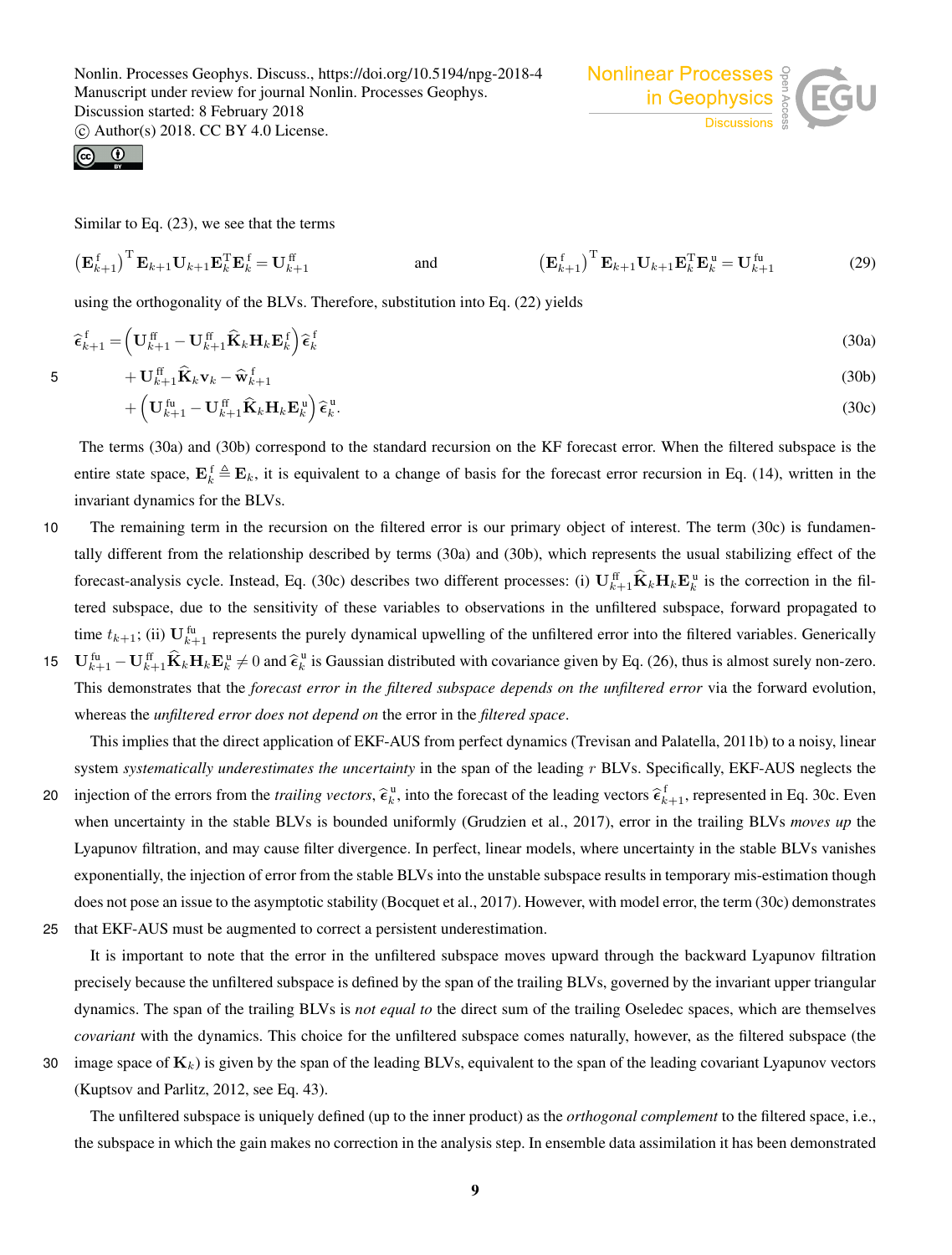



numerically for perfect models, with weakly-nonlinear error growth, that the ensemble span of the ensemble Kalman filter and smoother typically aligns with the span of the unstable-neutral backward and covariant Lyapunov vectors (Ng et al., 2011; Bocquet and Carrassi, 2017), and thus the upwelling of unfiltered error may be considered a generic phenomena. In particular, we may consider a rank deficient EnKF to *sample the error statistics of an estimator which applies a rank deficient analysis* 5 *update, confined to the span of the leading BLVs*.

In principle, data assimilation could be designed to prevent dynamical upwelling of unfiltered error by defining the unfiltered space to be the direct sum of the trailing, stable Oseledec spaces — in this case, unfiltered error would be covariant with the dynamics and leave the filtered error unaffected. Nevertheless, this design is artificial and would lead to poor filter performance: the orthogonal complement to the trailing Oseledec spaces, defining the filtered space, is equal to the span of the leading

- 10 *forward* (or adjoint-covariant) Lyapunov vectors (Kuptsov and Parlitz, 2012, see Eq. 43), which has been shown not to contain the largest mass of the uncertainty (Ng et al., 2011). Furthermore, the dynamics in the forward Lyapunov vectors are defined by the QL factorization (Kuptsov and Parlitz, 2012), and the lower triangular propagator would transmit error from the filtered subspace to the unfiltered subspace, creating a *dynamic downwelling* which cannot be accounted for in the ensemble subspace. Defining the unfiltered space as the direct product of the stable, covariant Oseledec spaces would thus be contrary to the
- 15 covariant dynamics and the properties of ensemble based covariances.

With the recursive form of the filtered error in Eq. (30), we directly compute the covariance of the filtered error, and the cross covariance of the filtered and unfiltered error, in the basis of BLVs. We define the operators

$$
\mathbf{\Phi}_{k+1} \triangleq \mathbf{U}_{k+1}^{\text{fu}} - \mathbf{U}_{k+1}^{\text{ff}} \widehat{\mathbf{K}}_k \mathbf{H}_k \mathbf{E}_k^{\text{u}},\tag{31}
$$

$$
\Sigma_k \triangleq \left[ \mathbf{I}_r - \widehat{\mathbf{K}}_k \mathbf{H}_k \mathbf{E}_k^{\text{f}} \right] \widehat{\mathbf{B}}_k^{\text{ff}} \left[ \mathbf{I}_r - \widehat{\mathbf{K}}_k \mathbf{H}_k \mathbf{E}_k^{\text{f}} \right]^{\text{T}} + \widehat{\mathbf{K}}_k \mathbf{R}_k \widehat{\mathbf{K}}_k^{\text{T}},
$$
\n(32)

20 where  $\Phi_k$  is the operator which describes the propagation of unfiltered error into the filtered space and the operator  $\Sigma_k$ corresponds to the analysis error covariance for the standard KF, written in the basis of BLVs.

We first consider the recursion for the cross covariance. In particular, by combining Eq. (30) and Eq. (25), we obtain

$$
\widehat{\mathbf{B}}_{k+1}^{\text{fu}} = \mathbf{\Phi}_{k+1} \widehat{\mathbf{B}}_k^{\text{uu}} \left( \mathbf{U}_{k+1}^{\text{uu}} \right)^{\text{T}} + \widehat{\mathbf{Q}}_{k+1}^{\text{fu}} + \mathbf{U}_{k+1}^{\text{ff}} \left( \mathbf{I}_r - \widehat{\mathbf{K}}_k \mathbf{H}_k \mathbf{E}_k^{\text{f}} \right) \widehat{\mathbf{B}}_k^{\text{fu}} \left( \mathbf{U}_{k+1}^{\text{uu}} \right)^{\text{T}} . \tag{33}
$$

We now consider the covariance of the forecast error in the filtered variables. Using the identity in Eq. (32) we derive the 25 recursion for the filtered error covariance  $\widehat{\mathbf{B}}_{k+1}^{\text{ff}}$  as

$$
\mathbf{B}_{k+1}^{\text{ff}} = \mathbf{U}_{k+1}^{\text{ff}} \mathbf{\Sigma}_k \left(\mathbf{U}_{k+1}^{\text{ff}}\right)^{\text{T}} + \widehat{\mathbf{Q}}_{k+1}^{\text{ff}} \tag{34a}
$$

$$
+\boldsymbol{\Phi}_{k+1}\widehat{\mathbf{B}}_{k}^{\text{uu}}\boldsymbol{\Phi}_{k+1}^{\text{T}}\tag{34b}
$$

$$
+\mathbf{U}_{k+1}^{\text{ff}}\left[\mathbf{I}_{r}-\widehat{\mathbf{K}}_{k}\mathbf{H}_{k}\mathbf{E}_{k}^{\text{f}}\right]\widehat{\mathbf{B}}_{k}^{\text{fu}}\boldsymbol{\Phi}_{k+1}^{\text{T}} \tag{34c}
$$

$$
+\boldsymbol{\Phi}_{k+1}\widehat{\mathbf{B}}_{k}^{\text{uf}}\left[\mathbf{I}_{r}-\widehat{\mathbf{K}}_{k}\mathbf{H}_{k}\mathbf{E}_{k}^{\text{f}}\right]^{\text{T}}\left(\mathbf{U}_{k+1}^{\text{ff}}\right)^{\text{T}}.
$$
\n(34d)

30 When the filtered space is the whole space, i.e.,  $\mathbf{E}_k^f = \mathbf{E}_k$ , term (34a) entirely describes the evolution of the forecast error in the basis of BLVs — this is indeed just the forward propagation of the analysis error covariance for the KF. The term (34b)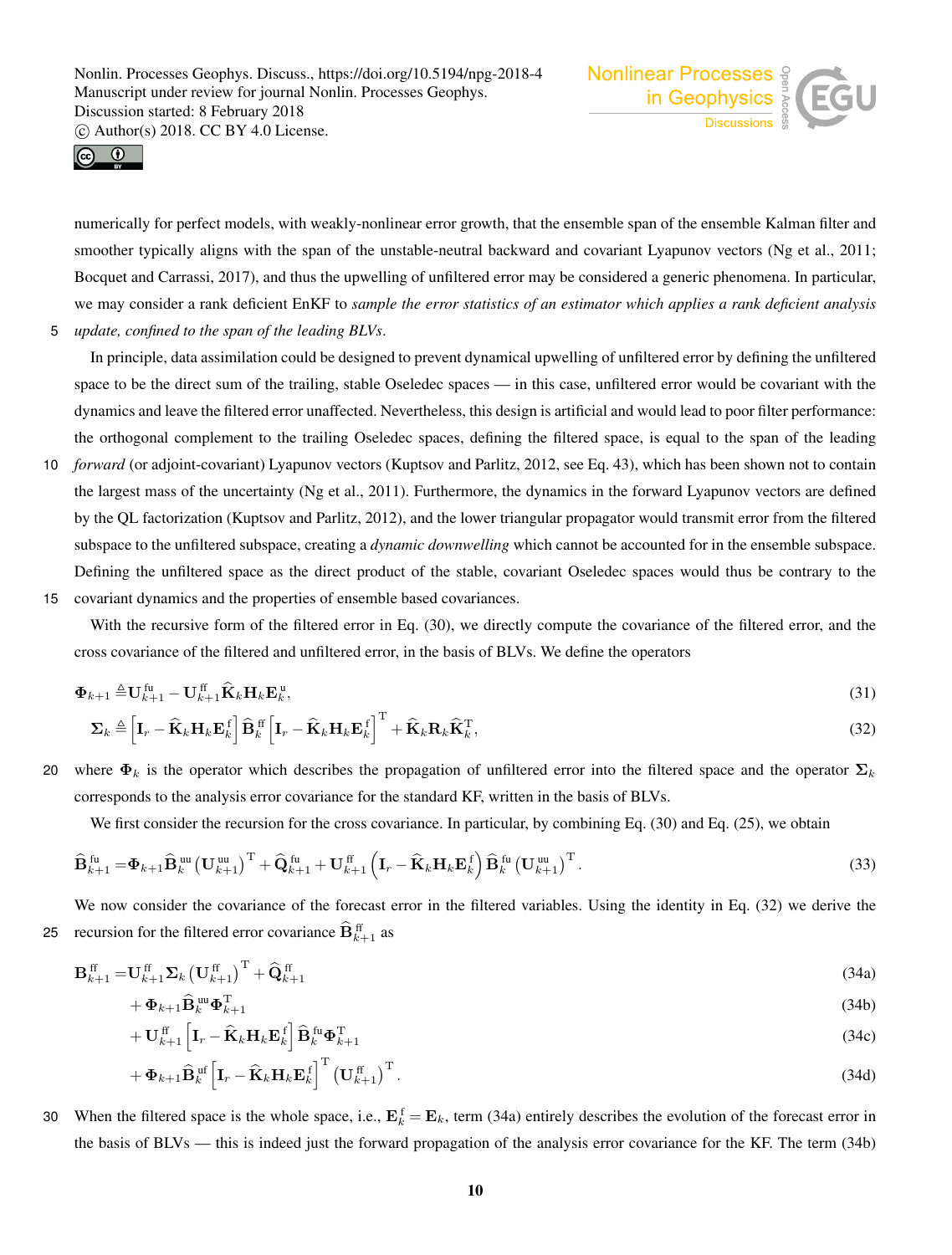



represents the contribution of uncertainty from the unfiltered subspace, propagated via the  $\Phi_k$  operator, while terms (34c) and (34d) describe the forward evolution of the cross covariance of the uncertainty, into the filtered space.

## 3.3 Assimilation in the unstable subspace *exact* (AUSE)

Having derived the exact error covariance associated to the linear, sub-optimal estimator, which applies an analysis update 5 characteristic of the EnKF, we will summarize the result.

**Proposition 1.** Assume that the initial forecast error,  $\epsilon_0$ , has mean zero and covariance  $B_0$ . Let  $K_k$  be defined as in Eq. (20) *for all k, such that*  $K_k$  *is the sub-optimal gain which makes corrections only in the span of*  $E_k^f$  *(rank*  $1 \le r < n$ *). The forecast* error, defined by Eq. (14), has covariance  $\mathbf{B}_k \triangleq \mathbf{E}_k \mathbf{B}_k \mathbf{E}_k^{\mathrm{T}}$ , defined recursively by

$$
\widehat{\mathbf{B}}_k^{\text{uu}} = \widehat{\mathbf{Q}}_k^{\text{uu}} + \mathbf{U}_k^{\text{uu}} \widehat{\mathbf{B}}_{k-1}^{\text{uu}} \left( \mathbf{U}_k^{\text{uu}} \right)^{\text{T}},\tag{35a}
$$

$$
\mathbf{10} \quad \mathbf{\Phi}_{k+1} = \mathbf{U}_{k+1}^{\text{fu}} - \mathbf{U}_{k+1}^{\text{ff}} \widehat{\mathbf{K}}_k \mathbf{H}_k \mathbf{E}_k^{\text{u}},\tag{35b}
$$

$$
\widehat{\mathbf{B}}_{k+1}^{\text{fu}} = \mathbf{\Phi}_{k+1} \widehat{\mathbf{B}}_k^{\text{uu}} \left( \mathbf{U}_{k+1}^{\text{uu}} \right)^{\text{T}} + \widehat{\mathbf{Q}}_{k+1}^{\text{fu}} + \mathbf{U}_{k+1}^{\text{ff}} \left( \mathbf{I}_r - \widehat{\mathbf{K}}_k \mathbf{H}_k \mathbf{E}_k^{\text{f}} \right) \widehat{\mathbf{B}}_k^{\text{fu}} \left( \mathbf{U}_{k+1}^{\text{uu}} \right)^{\text{T}}, \tag{35c}
$$

$$
\Sigma_k = \left[\mathbf{I}_r - \widehat{\mathbf{K}}_k \mathbf{H}_k \mathbf{E}_k^{\text{f}}\right] \widehat{\mathbf{B}}_k^{\text{ff}} \left[\mathbf{I}_r - \widehat{\mathbf{K}}_k \mathbf{H}_k \mathbf{E}_k^{\text{f}}\right]^{\text{T}} + \widehat{\mathbf{K}}_k \mathbf{R}_k \widehat{\mathbf{K}}_k^{\text{T}},\tag{35d}
$$

$$
\widehat{\mathbf{B}}_{k+1}^{\text{ff}} = \mathbf{U}_{k+1}^{\text{ff}} \boldsymbol{\Sigma}_k \left( \mathbf{U}_{k+1}^{\text{ff}} \right)^{\text{T}} + \widehat{\mathbf{Q}}_{k+1}^{\text{ff}} + \boldsymbol{\Phi}_{k+1} \widehat{\mathbf{B}}_k^{\text{uu}} \boldsymbol{\Phi}_{k+1}^{\text{T}} + \boldsymbol{\Phi}_{k+1} \widehat{\mathbf{B}}_k^{\text{uu}} \boldsymbol{\Phi}_{k+1}^{\text{T}} + \boldsymbol{\Phi}_{k+1} \widehat{\mathbf{B}}_k^{\text{uu}} \boldsymbol{\Phi}_{k+1}^{\text{T}} \left( \mathbf{I}_r - \widehat{\mathbf{K}}_k \mathbf{H}_k \mathbf{E}_k^{\text{f}} \right)^{\text{T}} \left( \mathbf{U}_{k+1}^{\text{ff}} \right)^{\text{T}}. \tag{35e}
$$

15

Definition 3. *Equation (35) is defined to be the Kalman Filter, Assimilation in the Unstable Subspace Exact (KF-AUSE) Riccati equation, for a filtered subspace of dimension* r*.*

It should be noted that the KF-AUSE Riccati equation is also valid for the true forecast error covariance in perfect models, where  $\mathbf{Q}_k \triangleq \mathbf{0}_n$  for all k. Let  $r = n_0$ ,  $\mathbf{Q}_k \triangleq \mathbf{0}_n$  and  $\mathbf{P}_k \triangleq \mathbf{E}_k^f \mathbf{\Gamma}_k (\mathbf{E}_k^f)^{\text{T}}$  be defined as the *estimated* forecast error covariance 20 for EKF-AUS, then the recursion is defined by

$$
\boldsymbol{\Gamma}_{k+1} \triangleq \mathbf{U}_{k+1}^{\text{ff}} \left[ \mathbf{I}_r - \widehat{\mathbf{K}}_k \mathbf{H}_k \mathbf{E}_k^{\text{f}} \right] \boldsymbol{\Gamma}_k \left[ \mathbf{I}_r - \widehat{\mathbf{K}}_k \mathbf{H}_k \mathbf{E}_k^{\text{f}} \right]^{\text{T}} \left( \mathbf{U}_{k+1}^{\text{ff}} \right)^{\text{T}} + \mathbf{U}_{k+1}^{\text{ff}} \widehat{\mathbf{K}}_k \mathbf{R}_k \widehat{\mathbf{K}}_k^{\text{T}} \left( \mathbf{U}_{k+1}^{\text{ff}} \right)^{\text{T}}, \tag{36}
$$

analogous to term (34a). Comparing Eq. (35) and Eq. (36), we see that even in perfect models the estimated error covariance of EKF-AUS in the filtered subspace and the true error covariance do not agree, i.e.,  $\Gamma_{k+1} \neq \hat{B}_{k+1}^{\text{ff}}$ . This is because the estimated AUS error in Eq. (36) neglects the upwelling of the *initial error* in the unfiltered subspace, described by terms (34b), (34c)

25 and (34d). However, in this case, the unfiltered initial error decays exponentially and the mis-estimation in the filtered space doesn't threaten filter stability: the AUS estimated error covariance converges to the true error in its asymptotic limit (Bocquet et al., 2017).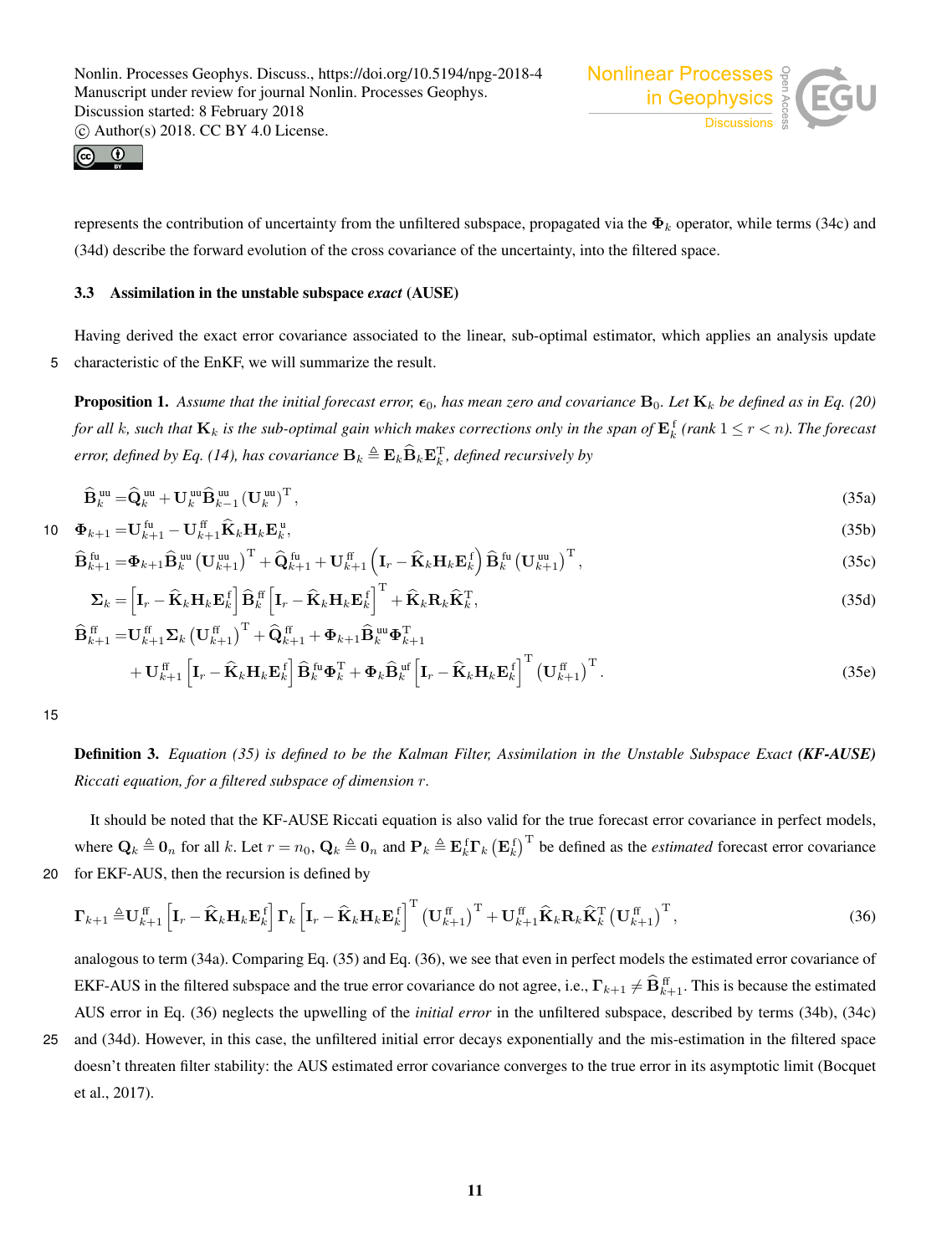



# 3.4 Discussion

In ideal, linear models, the KF-AUSE Riccati equation (35) describes the *exact* evolution of the forecast error decomposed into a basis of BLVs, where a sub-optimal gain applies the Bayesian update with respect to an arbitrary number, r, of the leading basis vectors. Although the analysis update in Eq. (20) is sub-optimal, and defined via a rank deficient filtered subspace, the 5 recursion in Eq. (35) has no mis-estimation of its error statistics. We emphasize, however, that the KF-AUSE Riccati equation

- (35) is *not intended to provide a computational advantage* its computation requires knowledge of error in the unfiltered subspace and, in nonlinear models, a *full rank representation* of the tangent linear dynamics. Nonetheless, this recursion is demonstrative of an important concept: in a reduced rank estimator that applies its analysis update in the span of the leading BLVs, the true error in the same span *will always depend on the unfiltered error* in the trailing vectors.
- 10 The upwelling of uncertainty from the unfiltered subspace to the filtered ensemble span thus explains one of the dynamical mechanisms determining the intrinsic role of covariance inflation in a reduced rank EnKF, providing a theoretical motivation for its use to prevent filter divergence. If one wishes to correct the error in the span of the leading BLVs exactly, it requires calculating the covariance of the unfiltered error as well as the cross covariance of the error in the filtered and unfiltered subspaces as in Eq. (35). In practical applications, one must find a suitable approximation of the upwelling phenomenon to
- 15 prevent the systematic underestimation of the forecast error, and/or, extend the rank of the correction to control the transient growth of errors in the stable modes.

Reduced rank Kalman filters have previously corrected for the upwelling of model errors with covariance inflation methods. For instance, although it was not explicitly formulated as such, the SEEK filter of Pham et al. (1998) can been seen to compensate for model errors originating in the unfiltered, stable subspace: while components of the model error covariance which

- 20 are orthogonal to the filtered subspace are left neglected, there is implicit treatment by utilizing its forgetting factor to inflate the variance of the estimated error in the filtered subspace (Nerger et al., 2005). The contribution of the unfiltered error to the estimated error was also studied in ensemble methods by Raanes et al. (2015), in which the authors explored sampling methodology to compensate for the unresolved model errors, residing outside of the ensemble span. Our work adds to this discussion, now highlighting the *explicit mechanism* which necessitates these covariance inflation techniques under a rank deficient gain.
- 25 The dynamical upwelling of model error differs from the sampling errors induced by nonlinear dynamics in perfect models, treated in the modified EKF-AUS-NL (Palatella and Trevisan, 2015) and in the finite size ensemble Kalman filter, (EnKF-N) (Bocquet, 2011; Bocquet et al., 2015). Rather, we have shown that the upwelling of the unfiltered error through the Lyapunov filtration acts as a linear effect and is acute in the presence of additive model errors which are excited by transient instabilities. While the effect of the dynamical upwelling could be neglected in perfect models (Bocquet et al., 2017), the work of Grudzien
- 30 et al. (2017) has demonstrated that transient instability in the span of the stable BLVs can drive the unfiltered error to become impractically large — furthermore, this error is transmitted into the filtered subspace, driving filter divergence if it is left uncorrected. However, the significance of results with AUS in perfect models is not lost: if the dimension of the filtered space is sufficiently large, such that dynamical stability in the unfiltered subspace is strong enough to rapidly dissipate errors, the effect of the upwelling may become negligible.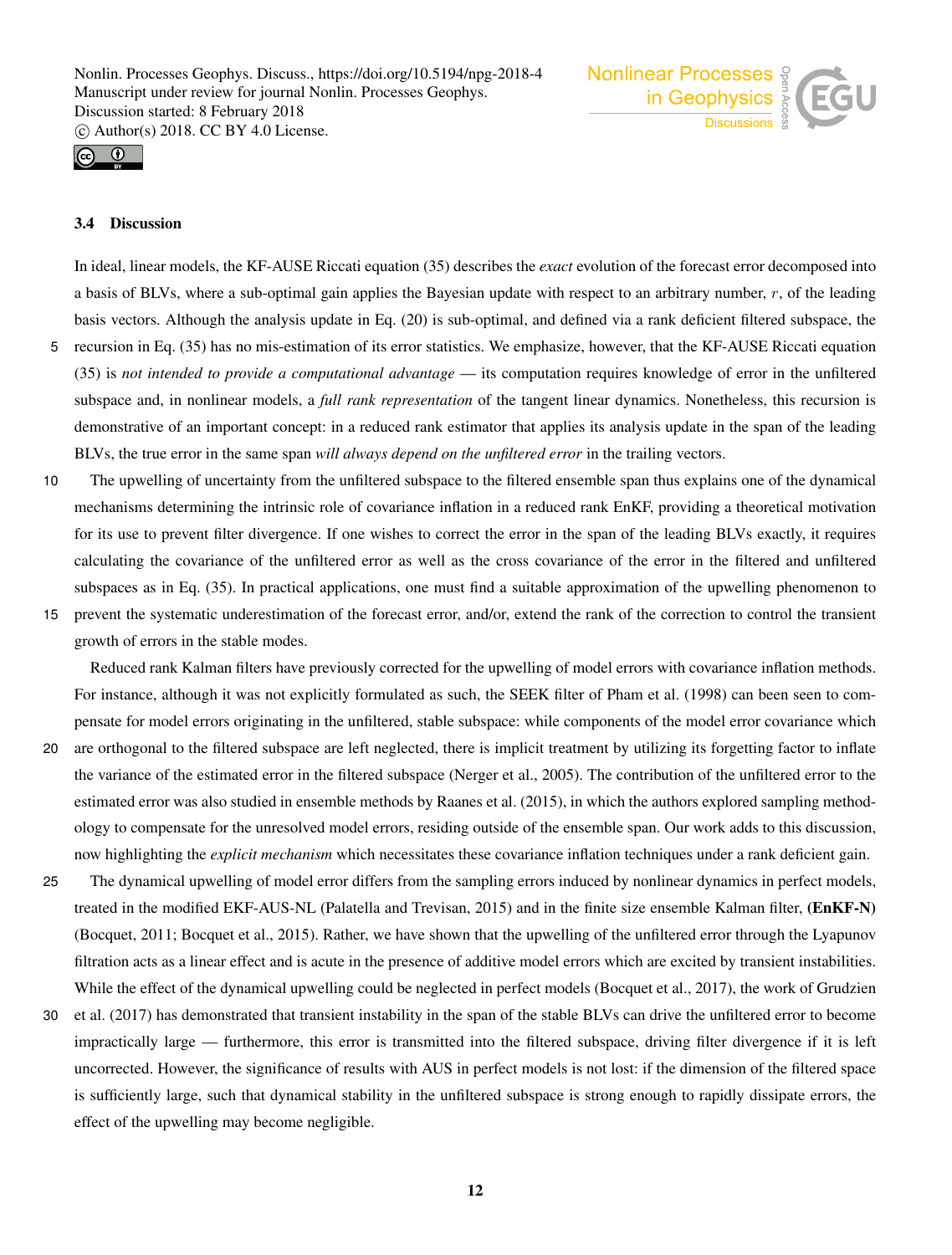



Uncorrected forecast errors leading to filter divergence has been previously studied in the context of perfect, nonlinear models, with an important connection to our above discussion: if an EnKF applies a correction of rank less than the number of unstable and neutral Lyapunov exponents, it has been found the filter's estimated error can become small while the filter permanently loses track of the true trajectory (Ng et al., 2011). This behavior is easily understood in terms of the filter's 5 failure to correct the error growth in the span of at least one of the unstable-neutral BLVs. For large geophysical models,

- where ensemble based covariances may be extremely rank deficient, hybridized gains have been shown to account for the failure of ensemble based gain to correct the error in the span of all the unstable-neutral BLVs (Penny, 2017). In hybridization the ensemble-based estimated error covariance is augmented by a static, climatological estimate — using the climatological covariance, the rank of the estimator used for the analysis update is increased, and has the effect of applying a correction
- 10 to additional modes outside of the ensemble span (Hamill and Snyder, 2000). The need to rectify the rank deficiency of the ensemble based Kalman gain takes on a new significance given our understanding of the dynamical upwelling of uncertainty. In the presence of model error, even when the ensemble rank is greater than the number of unstable-neutral Lyapunov exponents, a hybridized gain or additive inflation (Whitaker and Hamill, 2012) may improve filter performance by keeping the errors in the span of the weakly stable BLVs small, diminishing the effect of their transient growth and upwelling.
- 15 Multiplicative inflation, acting only within the ensemble span, can rectify the under-estimation of uncertainty in the filtered subspace, due to neglecting the effect of the upwelling of error. For example, the linear form of EKF-AUS does not include the upwelling of unfiltered error in its estimated covariance — inclusion of multiplicative inflation to the estimated error covariance compensates for the upwelling of unfiltered errors which is not represented in the recursion for EKF-AUS, and simulates the terms (34b), (34c) and (34d) in the KF-AUSE recursion. Multiplicative inflation may also be used to account
- 20 for mis-estimation of forecast errors resultant from nonlinear evolution, but this mis-estimation may also be accounted for using less ad hoc approaches including parameterizing this error with hyperpriors (Bocquet et al., 2015). We argue that the hyperprior in EnKF-N can, in principle, also be selected to take into account the structure of the ideal posterior for the reduced rank estimator, in the presence of model error, described by KF-AUSE (see also the discussion at the end of section 4.2). Whitaker and Hamill (2012) hypothesized that additive inflation could better compensate for the effects of unresolved model
- 25 error, while multiplicative inflation is best suited to account for sampling error, consistent with what was noted by Bocquet (2011) and Bocquet and Sakov (2012). This hypothesis is supported by our results and the above discussion: the combination of rank deficiency of the analysis and the presence of additive model error determines an intrinsic role for covariance inflation in ensemble based Kalman filters in chaotic, dynamical systems, due to the upwelling of unfiltered errors. However, our above discussion also highlights how the need for inflation can be mitigated by: (i) sufficiently increasing the ensemble size (Grudzien
- 30 et al., 2017); (ii) rectifying the rank deficiency of the analysis update via hybridization (Penny, 2017); (iii) utilizing a hyperprior which takes into account the dynamical upwelling and mis-estimation of error (Bocquet et al., 2015); or (iv) some combination of the above. In the following section, we numerically explore the effects of stability, transient instability, and the strength therein, on filter divergence and the need for covariance inflation with reduced rank estimators.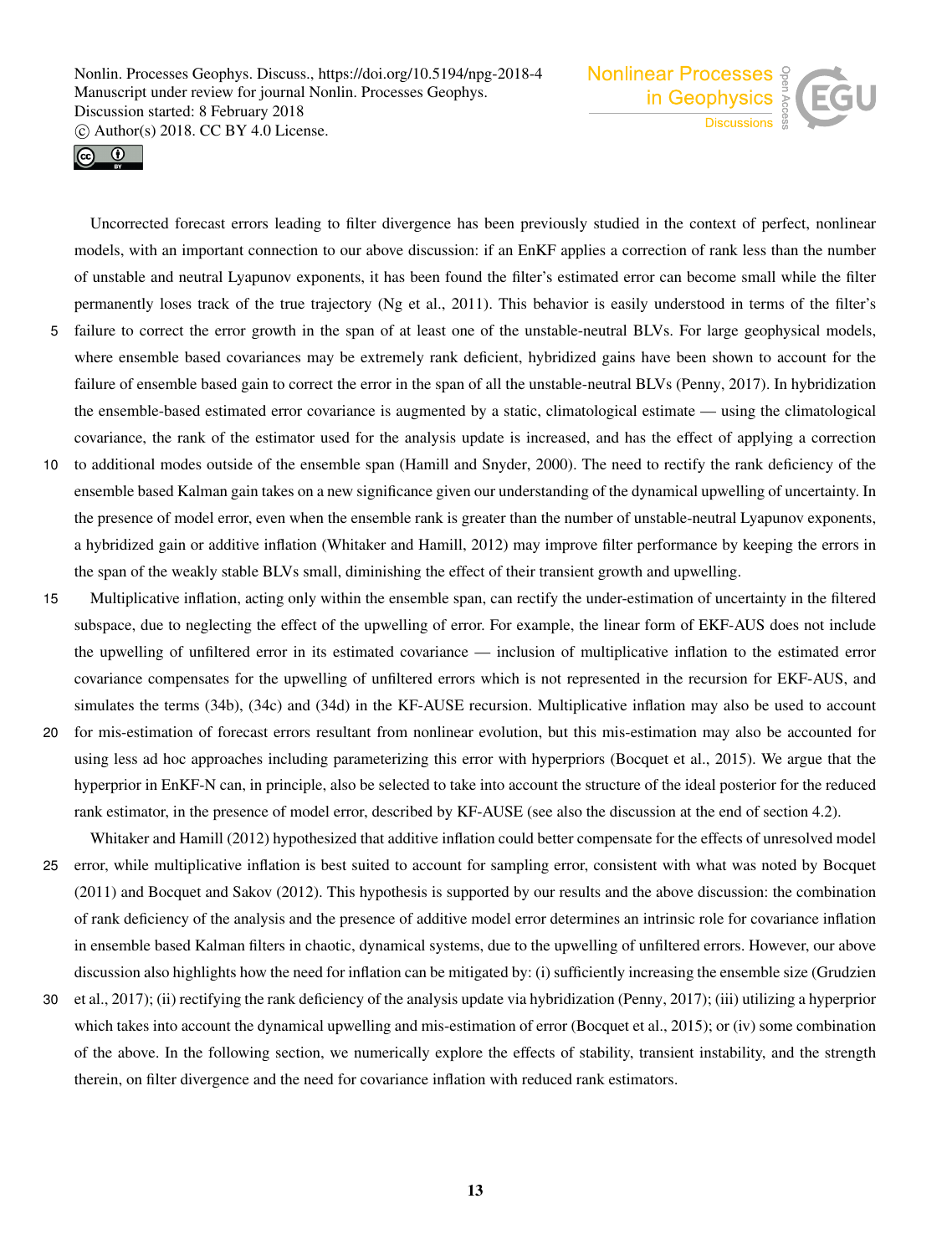

#### **Numerical results**

#### 4.1 Experimental setup

Numerically studying the KF, we construct a discrete, linear model from the Lorenz 96 equations (L96) (Lorenz and Emanuel, 1998). For each  $m \in \{1, \dots, n\}$  the (L96) equations read  $\frac{d\mathbf{x}}{dt} \triangleq \mathbf{L}(\mathbf{x})$ ,

Nonlinear Processes

$$
5 \quad L_m(\mathbf{x}) = -x_{m-2}x_{m-1} + x_{m-1}x_{m+1} - x_m + F \tag{37}
$$

such that the components of the vector x are given by the variables  $x_m$  with periodic boundary conditions,  $x_0 = x_n$ ,  $x_{-1} =$  $x_{n-1}$  and  $x_{n+1} = x_1$ . The term F in L96 is the forcing parameter. The tangent linear model (Kalnay, 2003) is governed by the equations of the Jacobian,  $\nabla_{\mathbf{x}}\mathbf{L}(\mathbf{x})$ ,

$$
\nabla_{\mathbf{x}} L_m(\mathbf{x}) = (0, \cdots, -x_{m-1}, x_{m+1} - x_{m-2}, -1, x_{m-1}, 0, \cdots, 0). \tag{38}
$$

- 10 In *linear experiments*, we fix the system dimension  $n \triangleq 10$ , and the linear propagator in our model  $M_k$  is generated by computing the discrete, tangent linear model from the resolvent of the Jacobian equation, Eq. (38): This linear model satisfies Oseledec's theorem by construction (Barreira and Pesin, 2002). In generating the discrete, tangent linear model, the discretization time between observations is fixed at  $\delta_k \triangleq 0.1$  for all k. We numerically integrate the Jacobian equation with a fourth order Runge-Kutta scheme with a time step of  $h \triangleq 0.01$ . The observational error covariance  $\mathbf{R}_k$ , model error covariance  $\mathbf{Q}_k$
- 15 and observation operator  $H_k$  are all fixed as the identity  $I_{10}$ , for simplicity, in this setup.

In our *nonlinear experiments* with the extended Kalman filter (EKF) (Jazwinski, 1970), we use Eq. (37) directly for our model state evolution, and fix the state dimension to  $n \triangleq 40$ . The nonlinear trajectory is integrated with a step size of  $h \triangleq 0.05$ , with an interval between observation times of  $\delta_k \triangleq 0.1$ . At each observation time, before observations are given, the true trajectory is perturbed by additive Gaussian noise with a proscribed covariance Q, fixed in time. The matrix Q defined by the 20 circulant matrix with  $c_0 = 0.5, c_1 = 0.25, c_2 = 0.125, c_{39} = 0.25, c_{38} = 0.125$  and all other entries zero,

$$
\mathbf{Q} \triangleq \begin{pmatrix} c_0 & c_{39} & \cdots & c_2 & c_1 \\ c_1 & c_0 & c_{39} & & c_2 \\ \vdots & c_1 & c_0 & \ddots & \vdots \\ c_{38} & \ddots & \ddots & c_{39} \\ c_{39} & c_{38} & \cdots & c_1 & c_0 \end{pmatrix} . \tag{39}
$$

The choice of the circulant matrix reflects the stationary statistics and periodic nature of the L96 model, and the fact that we wish to highlight the effect of analytically resolving complex model error. The observational error covariance matrix is fixed as  $0.25 * I_{40}$ , the scalar matrix with eigenvalue 0.25. The observation operator is fixed in time as  $H_k \triangleq I_{40}$ .

# 25 4.2 Linear Kalman filter

In a linear setting, we compute the forecast error covariance of KF-AUSE via the recursive Riccati equation, Eq. (35), and compare it with that of the KF, for which the filtered space is the entire model space. This illustrates the ideal performance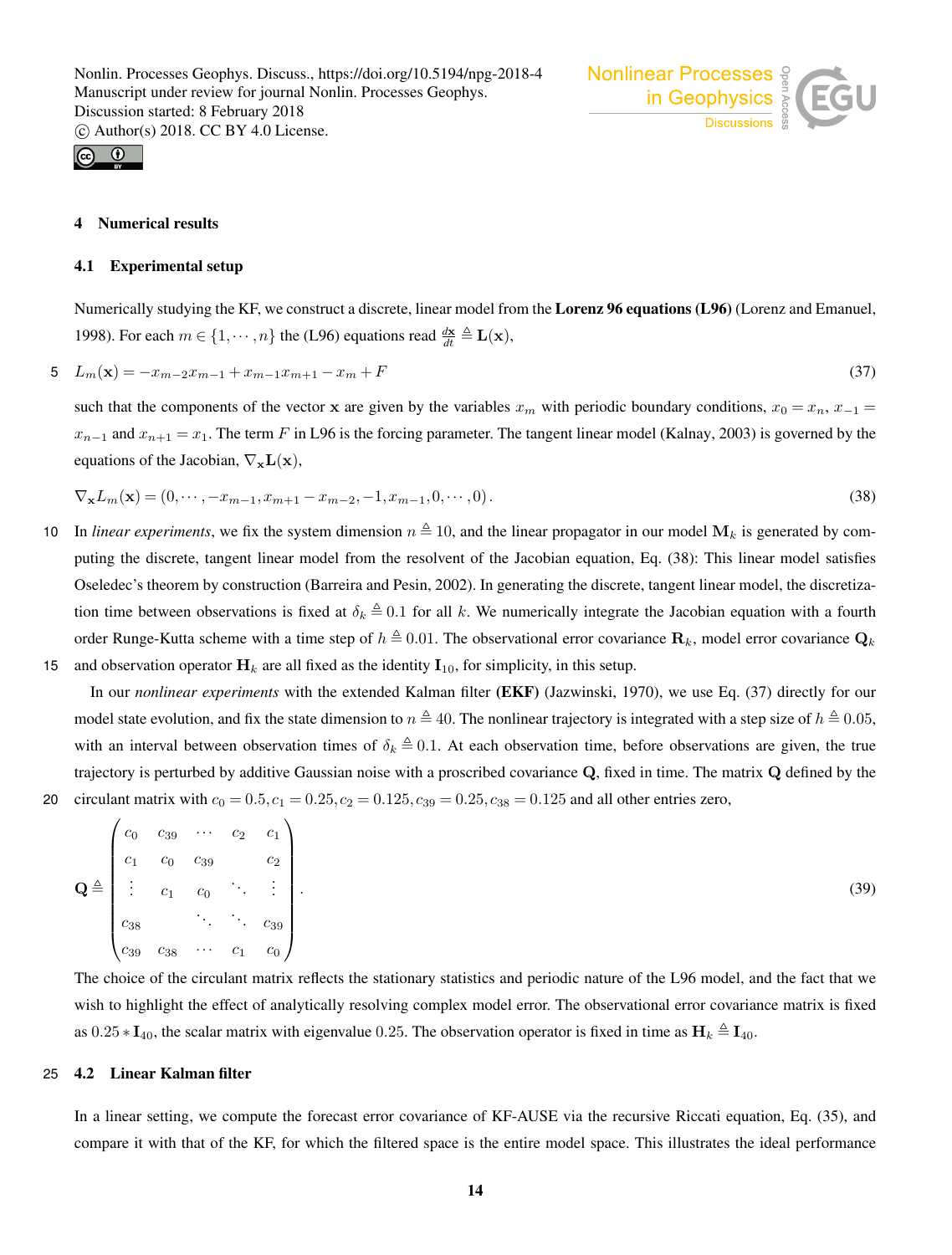Nonlin. Processes Geophys. Discuss., https://doi.org/10.5194/npg-2018-4 Manuscript under review for journal Nonlin. Processes Geophys. Discussion started: 8 February 2018

c Author(s) 2018. CC BY 4.0 License.







Figure 1. Eigenvalues of the KF and KF-AUSE forecast error covariance plotted with triangles. Projection coefficients of the KF-AUSE forecast error covariance plotted with X's. Dimension of the KF-AUSE filtered subspace is r. Note the log scale of the y-axis.

of a rank deficient, sub-optimal filter *without estimation errors*; we compare this relative to a full rank correction, where the sub-optimal filter applies corrections only to the leading  $r$  BLVs and the forecast error is treated analytically. We compute the average eigenvalues of the forecast covariance matrix for each the KF and KF-AUSE over 100,000 parallel forecast cycles and examine the stratification of the uncertainty in a basis of BLVs, i.e., how strongly the covariance projects into each direction. 5 Specifically, for both the KF and KF-AUSE we compute the average projection coefficient of the forecast error covariance into

the *i* th BLV at each forecast time,  $(\mathbf{E}_k^i)^{\text{T}} \mathbf{B}_k \mathbf{E}_k^i$ , and average this coefficient over *k*.

In order to visualize the full spectrum of the forecast error covariance, we use the 10 dimensional discrete, tangent-linear model of L96 as the linear model for our KF-AUSE experiments. For the standard forcing value of  $F = 8$ , there are three unstable, one neutral, and six stable Lyapunov exponents, i.e,  $n_0 = 4$ . In Fig. 1, the averaged eigenvalues of the KF and KF-10 AUSE forecast error covariance are plotted, with triangle markers, differentiated by color. In each subplot, the KF remains the

same but we vary the dimension of the filtered subspace, r, for KF-AUSE.

In the top left panel of Fig. 1 the number of corrected modes is equal to  $n_0$ , corresponding to correcting the error in the unstable-neutral subspace. Here, the leading eigenvalue of the forecast uncertainty of KF-AUSE is orders of magnitude above the forecast uncertainty in the KF. This should be contrasted with perfect models where, asymptotically, there can only be four

15 non-zero eigenvalues, and under generic conditions, the KF and EKF-AUS will coincide (Bocquet et al., 2017). In accordance with the results of Grudzien et al. (2017), correcting the first stable mode  $(r = 5)$  brings a substantial reduction in forecast uncertainty (see top right Fig. 1). We see the forecast uncertainty likewise diminishes as each additional mode is corrected, as the KF-AUSE covariance converges to that of the KF.

It is of special interest how the projection coefficients of the forecast error covariance relates to the dimension of the filtered 20 subspace,  $r$ . In the KF, the projection coefficients are closely aligned with the eigenvalue profile, descending in the order of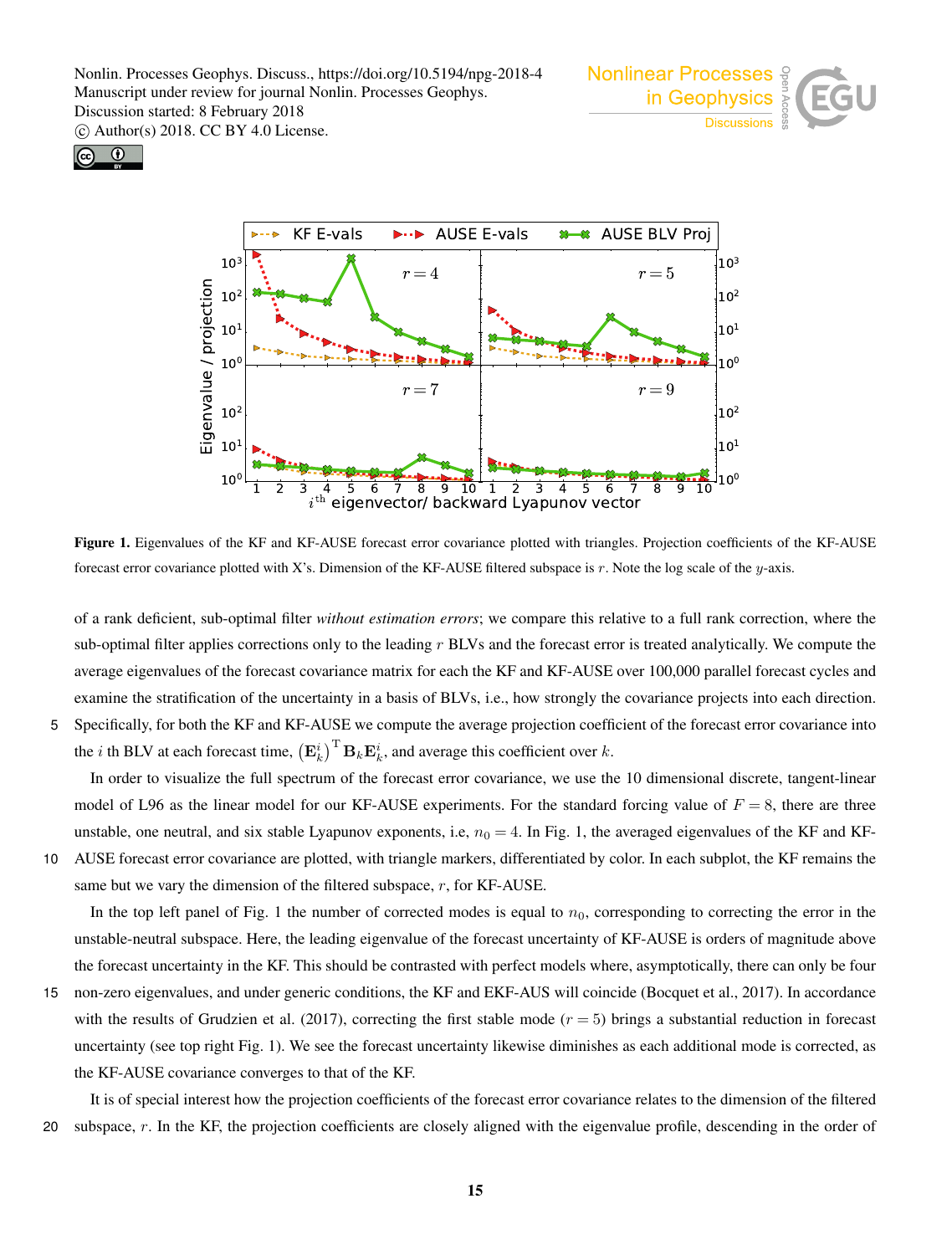



the Lyapunov exponents, and this line is not pictured due to the redundancy. However, in the forecast error covariance of KF-AUSE, the leading *uncorrected stable mode* is the dominant direction for the uncertainty among the BLVs, systematically across  $n_0 \le r < n$ , with projection coefficient on the order of the leading eigenvalue. This distinguishes the setting of additive model error from perfect models where the projection coefficients of the forecast error covariance in the stable BLVs will be 5 zero asymptotically (Gurumoorthy et al., 2017). In a straightforward implementation of KF-AUS in the presence of model error, which neglects corrections to the weakly stable modes and the upwelling of the unfiltered error on the order of the uncertainty in  $B_k^{n_0+1}$ , this unfiltered error will furthermore transmit into the filtered subspace, driving filter divergence.

The structure of the forecast error covariance of KF-AUSE, revealed in the basis of BLVs, has special significance for the rank deficient EnKF. Particularly, we may understand the covariance of KF-AUSE to express the ideal forecast error of the rank

- 10 deficient EnKF, and should guide any independent, identically distributed (iid) sampling scheme which represents this error distribution. The hyperprior in EnKF-N (Bocquet et al., 2015), used to describe the mis-estimation of the true error statistics from a finite iid draw of samples, may also incorporate the structure of the ideal posterior under a rank deficient gain. Similarly to how the hyperprior for the covariance in EnKF-N is restricted to the cone of positive semi-definite symmetric matrices in perfect models, its extension to additive model error may incorporate a restriction to the covariance matrices which share the
- 15 stratification of uncertainty expressed in KF-AUSE. Likewise, when unfiltered error is known to be large, the structure of the KF-AUSE covariance demonstrates the benefit of hybridization to rectify the rank deficiency: even if the hybrid gain induces sampling error by corrupting the recursion for the estimated error, controlling the unfiltered error by some means can diminish the leading order source of uncertainty.

# 4.3 Extended Kalman filter with nonlinear model dynamics

- 20 In our nonlinear experiments, we compute the analysis root mean square error (RMSE) of each the (i) full rank extended Kalman filter (EKF), (ii) EKF-AUS and (iii) EKF-AUSE, for which Eq. (35) is used to compute the estimated covariance and rank  $r$  gain. We will study the effect of analytically resolving the unfiltered error as compared with the straightforward implementation of EKF-AUS, which will make no correction to account for the unfiltered error complementary to the anomaly subspace.
- 25 Recall that EKF-AUS so far has only been studied in the perfect model scenario we implement EKF-AUS in the presence of model error by computing a rank  $r$  estimated error covariance, which includes the projection of the model error covariance,  $\mathbf{Q}_k$  into the span of the leading BLVs in the forecast Riccati equation, i.e.  $(\mathbf{E}_k^{\text{f}})^{\text{T}} \mathbf{Q}_k \mathbf{E}_k^{\text{f}} = \widehat{\mathbf{Q}}_k^{\text{ff}}$ . This corresponds to utilizing only the first line of the recursion for  $\hat{\mathbf{B}}_k^{\text{ff}}$ , Eq. (34a), to compute the estimated forecast error covariance of EKF-AUS. The implementation of EKF-AUSE thus differs by utilizing a *full rank* ensemble of anomalies to compute the complete Riccati
- 30 equation, Eq.  $(35)$ . We utilize this *n* dimensional covariance equation to compare the effect of the additional inflation, by including the terms in Eq. (34b), Eq. (34c) and Eq. (34d) in the correction to the filtered space, on the performance of filter RMSE.

We study the performance of EKF-AUS/E when the dimension of the filtered subspace is *greater than*, or equal to, the dimension of the unstable-neutral subspace; the case  $r < n_0$  will trivially lead to divergence (Bocquet et al., 2017). For the 40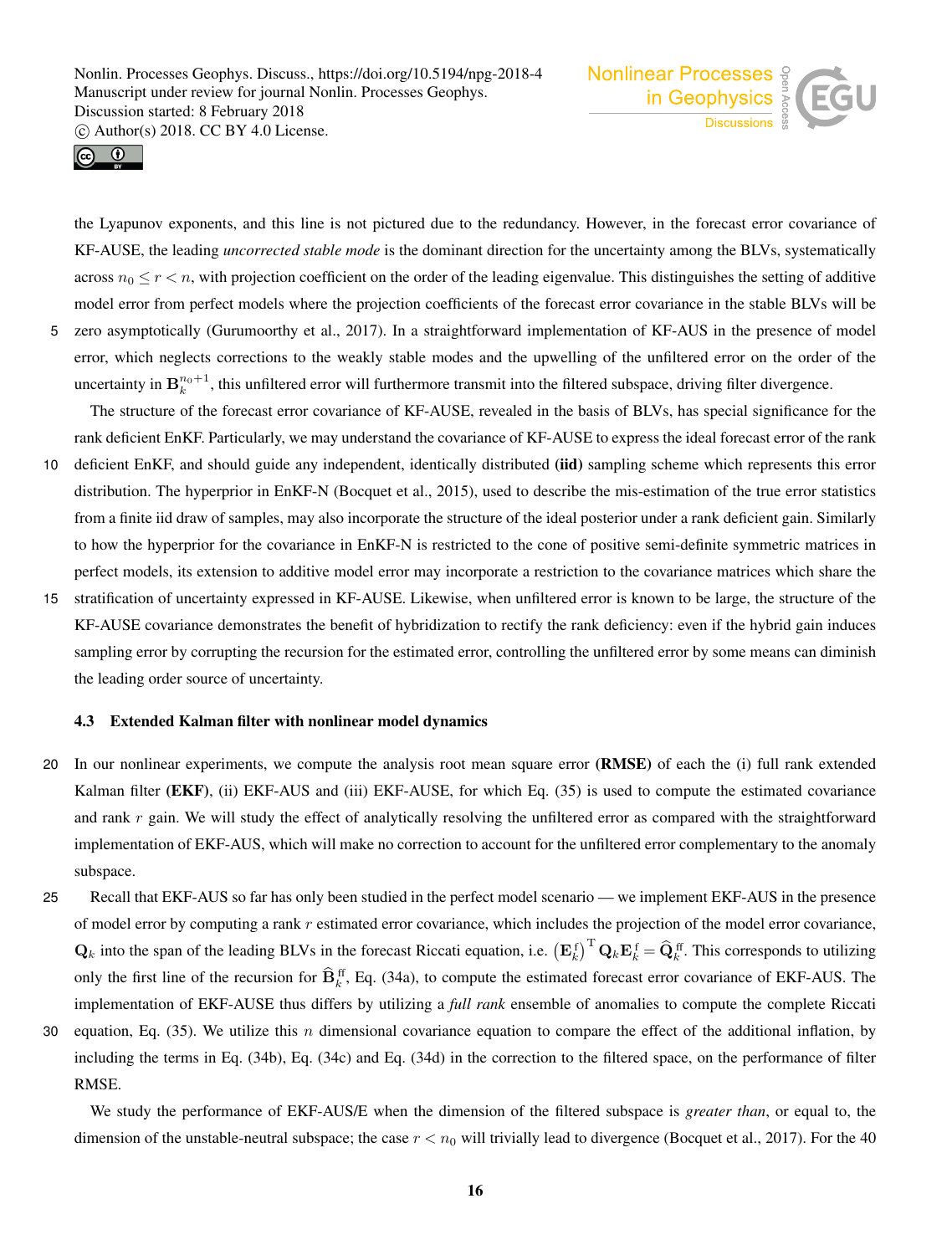



dimensional L96, with standard forcing  $F = 8$ ,  $n_0 = 14$ , with one neutral Lyapunov exponent. In Fig. 2, we plot the analysis RMSE of EKF-AUS and EKF-AUSE with triangles and X's respectively, while we vary over the dimension of the filtered subspace, with the RMSE computed over 100,000 analysis cycles.

- To benchmark the performance of EKF-AUS/E, we plot the observational error standard deviation and the analysis RMSE 5 of the standard, full rank EKF in horizontal lines — the algorithms for EKF-AUS/E are tantamount to a change of basis for the EKF when the filtered subspace is equal to the full space, and thus this is the logical point of comparison. We are interested in finding the necessary dimension of the filtered subspace such that EKF-AUS/E has an RMSE which: (i) performs better than the observational error standard deviation and (ii) performs comparably to filtering the entire space. When the RMSE of EKF-AUS/E falls below the observational error standard deviation, the filter has a forecast performance superior to 10 initializing observations directly in the model; when it performs closely to the EKF, the filter can be considered close to optimal
- performance, while utilizing a sub-optimal correction based on only  $r < n$  directions.



Figure 2. Analysis RMSE of EKF-AUS plotted with triangles and EKF-AUSE plotted with X's, varying over the rank of the sub-optimal gain. Horizontal lines are the observational error standard deviation and EKF analysis RMSE. Note the log scale of the y-axis.

In Fig. 2, when the the dimension of the filtered subspace for both AUS/E reaches 28 the difference between both EKF-AUS/E and the full-rank EKF becomes negligible. The fact that EKF-AUS obtains near optimal performance, representing the uncertainty in the leading  $r = 28$  BLVs while neglecting the remaining, corroborates the claim of Grudzien et al. (2017): in

- 15 the presence of model noise, the filter correction should also incorporate weakly stable directions that can be instantaneously unstable. It is of particular interest, however, that the convergence of EKF-AUSE to the skill of the full rank EKF is substantially faster: EKF-AUSE obtains adequate filter performance (RMSE lower than observational error standard deviation) by correcting only 16 BLVs while EKF-AUS requires a correction of rank 19. For other scalings of the matrix  $Q$ , multiplying  $Q$  by .1, .2, 1.5, 2, and by varying the time between observations, e.g.  $\delta_k = .01$  or .5 we obtain similar results, not pictured here. The
- 20 profiles of the curves in Fig. 2 are similar across these experimental configurations: the RMSE of EKF-AUSE is improved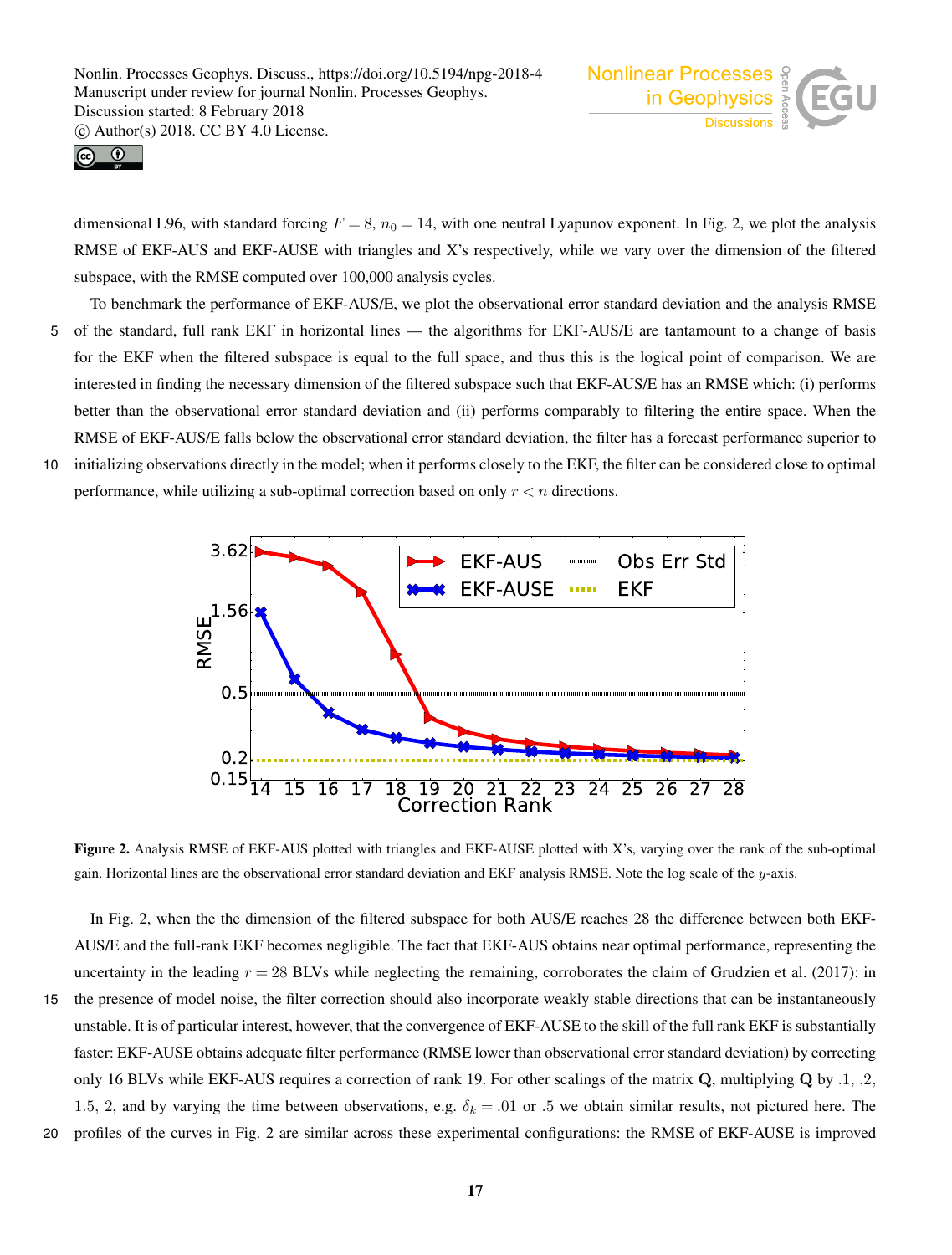



over EKF-AUS by including the analytical inflation factor, and the RMSE approaches an adequate/optimal level with a smaller dimension for the filtered space. This pattern demonstrates that including the inflation factor to the filtered subspace, resolving the upwelling of the unfiltered error, reduces the necessary ensemble rank to obtain a stable filter. We emphasize again that EKF-AUSE does not represent a computational advantage as a *full rank* set of perturbations is used to describe the analytic 5 form for the upwelling of the error.

To explain the convergence of EKF-AUS, which doesn't account for the unfiltered subspace, to the full rank EKF, we look at the behavior of the local Lyapunov exponents for the L96 model. In Fig. 3 we show the box plot statistics of the local Lyapunov exponents for exponents 14 through 28 of the L96 model. Exponent  $\lambda_{14} = 0$ , and the remaining pictured exponents correspond to the leading, stable BLVs. We emphasize that the local Lyapunov exponents of  $\lambda_{15}$  through  $\lambda_{18}$ , though having negative 10 mean, are sufficiently unstable locally such that EKF-AUS diverges when it disregards the upwelling of the error from these asymptotically stable modes.



Figure 3. Box plot statistics of the local Lyapunov exponents, for Lyapunov exponents 14 through 24, over 100,000 realizations for the 40 dimensional L96 model. The mean *(i* th Lyapunov exponent) is plotted as a triangle with median the horizontal line. Box contains inner two quartiles of realizations, with whiskers extending to 1.5 the inner quartile width from the third and first quartile. Outliers are realizations outside of this range, plotted individually.

When the filtered subspace for EKF-AUS is of dimension 19, such that the leading *unfiltered* BLV corresponds to  $\lambda_{20}$ , all unfiltered Lyapunov exponents have over 75% of local realizations strictly stable; this corresponds to the rank when EKF-AUS has adequate performance. Likewise, the difference between EKF-AUS/E and the EKF is negligible when the leading unfiltered

15 BLV corresponds to  $\lambda_{29}$ , with only 1.51% of its local realizations being non-negative. These findings are consistent with the results in Grudzien et al. (2017): in the presence of model error, unconstrained forecast error is strongly forced by the error in BLVs, which are asymptotically stable but, that experience strong and frequent local instability.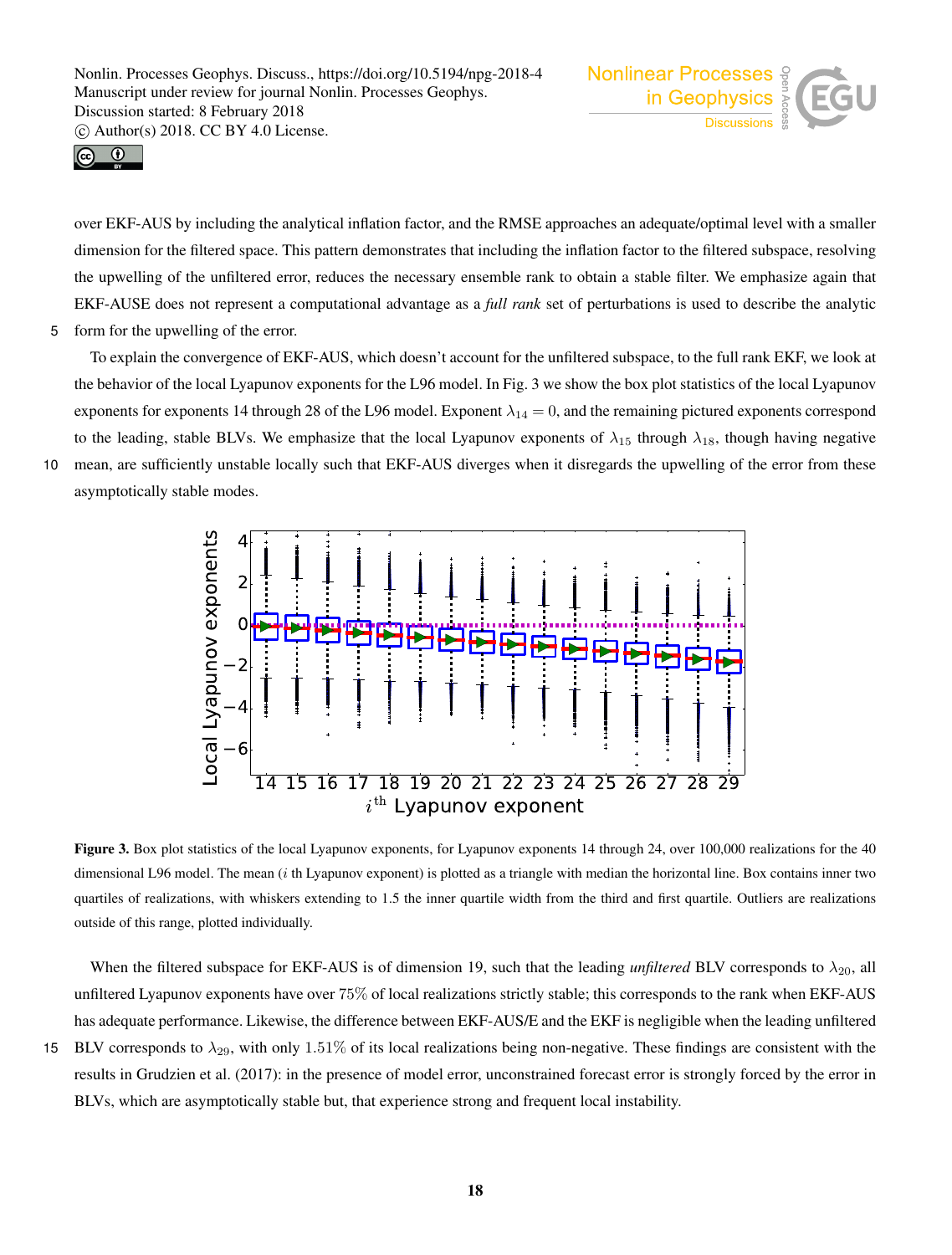



5

Finally, we are interested in how analytically computing the upwelling of error from the unfiltered subspace, as in EKF-AUSE, compares with a homogeneous, multiplicative inflation applied to the EKF-AUS algorithm. Multiplicative scalar inflation is among the most common approaches to mitigate for sampling and model error in Kalman filtering methods, and it is widely used in operational environmental forecasts utilizing the EnKF (Whitaker and Hamill, 2012). In our experiments, if  $\mathbf{P}_k \triangleq (\mathbf{E}_k^{\text{ff}})^{\text{T}} (\boldsymbol{\Psi}_k + \widehat{\mathbf{Q}}_k^{\text{ff}}) \mathbf{E}_k^{\text{ff}}$  is the estimated forecast error of EKF-AUS, we define the inflated covariance  $\mathbf{P}_k^1$ as  $\mathbf{P}_k^{\text{I}} = \left(\mathbf{E}_k^{\text{ff}}\right)^{\text{T}} \left(\alpha \mathbf{\Psi}_k + \widehat{\mathbf{Q}}_k^{\text{ff}}\right) \mathbf{E}_k^{\text{ff}}$  for some chosen scalar  $\alpha$ . The inflated covariance  $\mathbf{P}_k^{\text{I}}$  is used to compute the sub-optimal gain, as a simple way to compensate for the underestimation of the forecast error when using the recursion in Eq. (34a).

From the results in Fig. 2, we select the dimension of the filtered subspace to be 17, such that EKF-AUSE has RMSE below the observational error standard deviation while EKF-AUS (without inflation) has diverged. In Fig. 4, we plot the analysis

10 RMSE of EKF-AUSE, with filtered subspace dimension 17, the observational error standard deviation and the full-rank EKF analysis RMSE as in Fig. 2 as horizontal lines. Additionally, we plot the analysis RMSE of EKF-AUS as a function of the inflation value applied to the forecast error covariance, with the inflation values plotted as triangles. The RMSE of all the above is again computed over 100,000 forecast cycles.



Figure 4. Analysis RMSE of EKF-AUS, correction rank 17, with multiplicative inflation plotted versus the inflation value. Horizontal lines are the observational error standard deviation, EKF-AUSE and EKF analysis RMSE. Note the log scale of the y-axis.

Figure 4 highlights distinctly the impact of including multiplicative inflation to EKF-AUS: the performance of EKF-AUS 15 with inflation quickly becomes comparable to the analytically resolved EKF-AUSE, which in this case, represents the lowermost bound for the RMSE of EKF-AUS with homogeneous inflation. Figure 4 confirms the role of multiplicative inflation as compensating for the upwelling of unfiltered error under weakly-nonlinear error growth, and explains the underlying dynamical mechanism: multiplicative inflation brings the estimated forecast error covariance of EKF-AUS closer to the ideal covariance given by EKF-AUSE.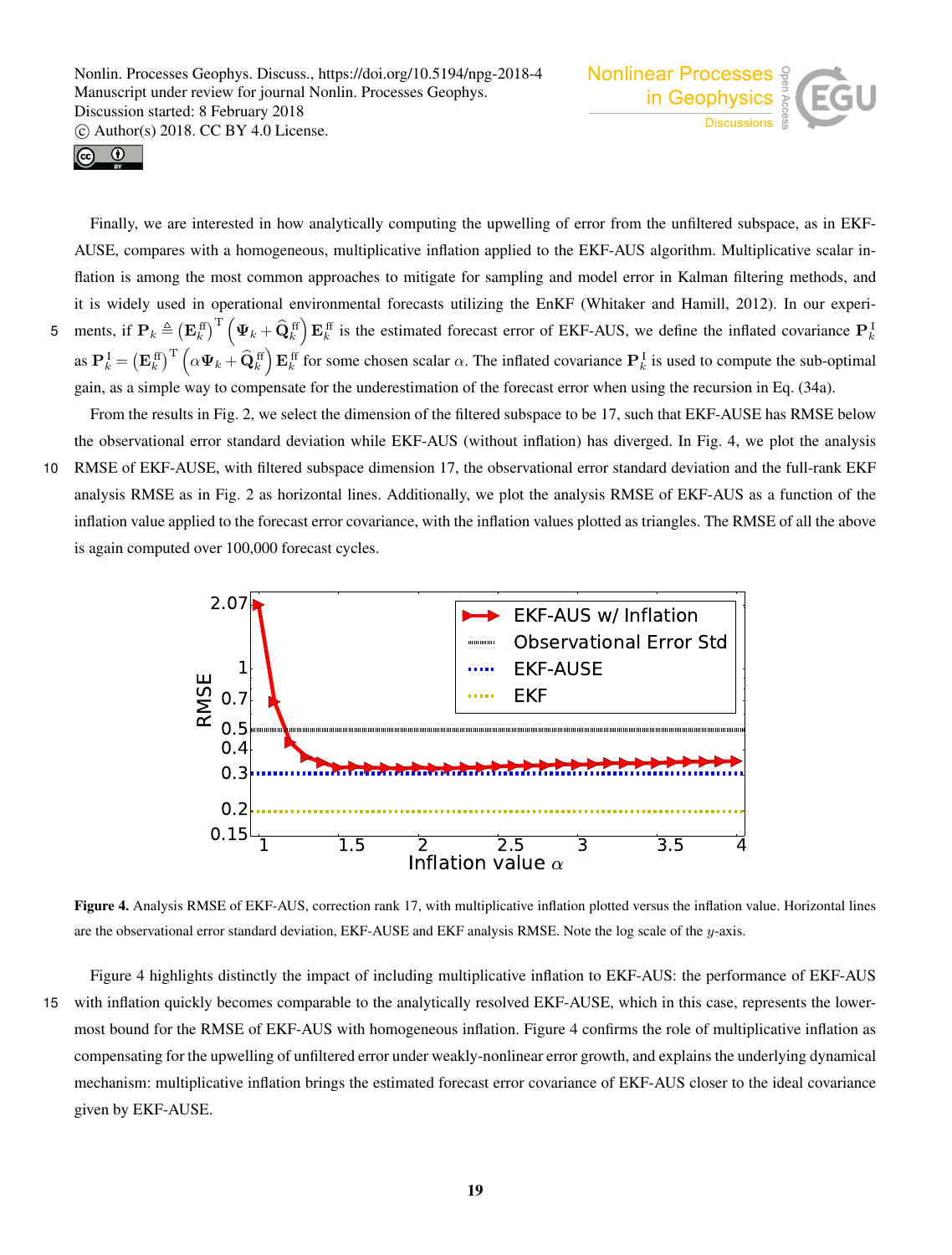



It is important to remark that the analytic form for the inflation in Eq. (35) is only a useful representation for the weaklynonlinear evolution of error; for more nonlinear error evolution, multiplicative inflation will also compensate for the sampling error as described by Palatella and Trevisan (2015), and the performance of EKF-AUSE is not expected to provide a bound in this regime. The ways that multiplicative inflation can mitigate the nonlinear sources of error are discussed by, e.g., Bocquet 5 (2011); Bocquet et al. (2015). Table 1 summarizes the reasons for multiplicative inflation within different dynamical regimes.

Figure 5 gives a conceptual diagram of the number of samples needed to prevent divergence of the EnKF in different dynamical regimes, and the effect of multiplicative inflation on this requirement.

#### 5 Conclusions

Assimilation in the Unstable Subspace (AUS) has provided a useful conceptual framework for understanding the dynamical 10 properties of data assimilation cycling in perfect models. Both numerical and mathematical results have confirmed the underlying hypothesis of Anna Trevisan: in the setting of perfect, chaotic models, the evolution of uncertainty is confined to a space characterized by non-negative Lyapunov exponents, typically of much lower dimension than the full model state space (Palatella et al., 2013). In ensemble data assimilation, we see that the asymptotic characteristics of the anomalies exhibit these properties, which can be exploited to reduce the computational burden of the assimilation cycle (Bocquet and Carrassi, 2017).

15 This phenomena has recently also been exploited to reduce the numerical cost of synchronization in dynamical shadowing based data assimilation methods (de Leeuw et al., 2017).

This paper demonstrates that the framework of AUS can likewise be used to understand the underlying mechanisms for the evolution of uncertainty in reduced rank filters applied to chaotic dynamics in the presence of additive model error. Due to the high dimensional models, and unresolved physical processes, this circumstance is ubiquitous in high-dimensional geoscience

- 20 applications where standard EnKFs are extremely rank deficient. Utilizing the Lyapunov filtration for the backward vectors, we have shown how unfiltered error, outside of the span of the anomalies, is transmitted by the dynamics into the filtered subspace. In perfect models, or when stability in the unfiltered subspace is sufficiently strong, this effect can be neglected due to the rapid dissipation of unfiltered errors. However, Grudzien et al. (2017) demonstrate how weakly stable modes of high variance can go through periods of transient instability, exciting unfiltered error. The dynamic upwelling of unfiltered error, characterized
- 25 by the term (30c), acts as a linear effect on filters with small ensemble sizes. Under weakly-nonlinear error growth, the span of the anomalies projects strongly onto the span of the leading BLVs — therefore, the Riccati equation, Eq. (35), highlights an important, and previously unexplained, mechanism driving the need for covariance inflation in reduced rank, ensemble based Kalman filters.

The role of inflation we describe differs from previous studies, e.g., the work of Palatella and Trevisan (2015), which 30 studied the nonlinear interactions of error in perfect models. The phenomena of dynamical upwelling is also independent of the mis-estimation of error due to a finite sample size representing the true error statistics (Bocquet et al., 2015). Rather, we exhibit an effect which can contribute to filter divergence over short time scales in ensemble data assimilation, when the error dynamics are linear or weakly-nonlinear, if uncertainty is forced by additive model errors. This persistent dynamical upwelling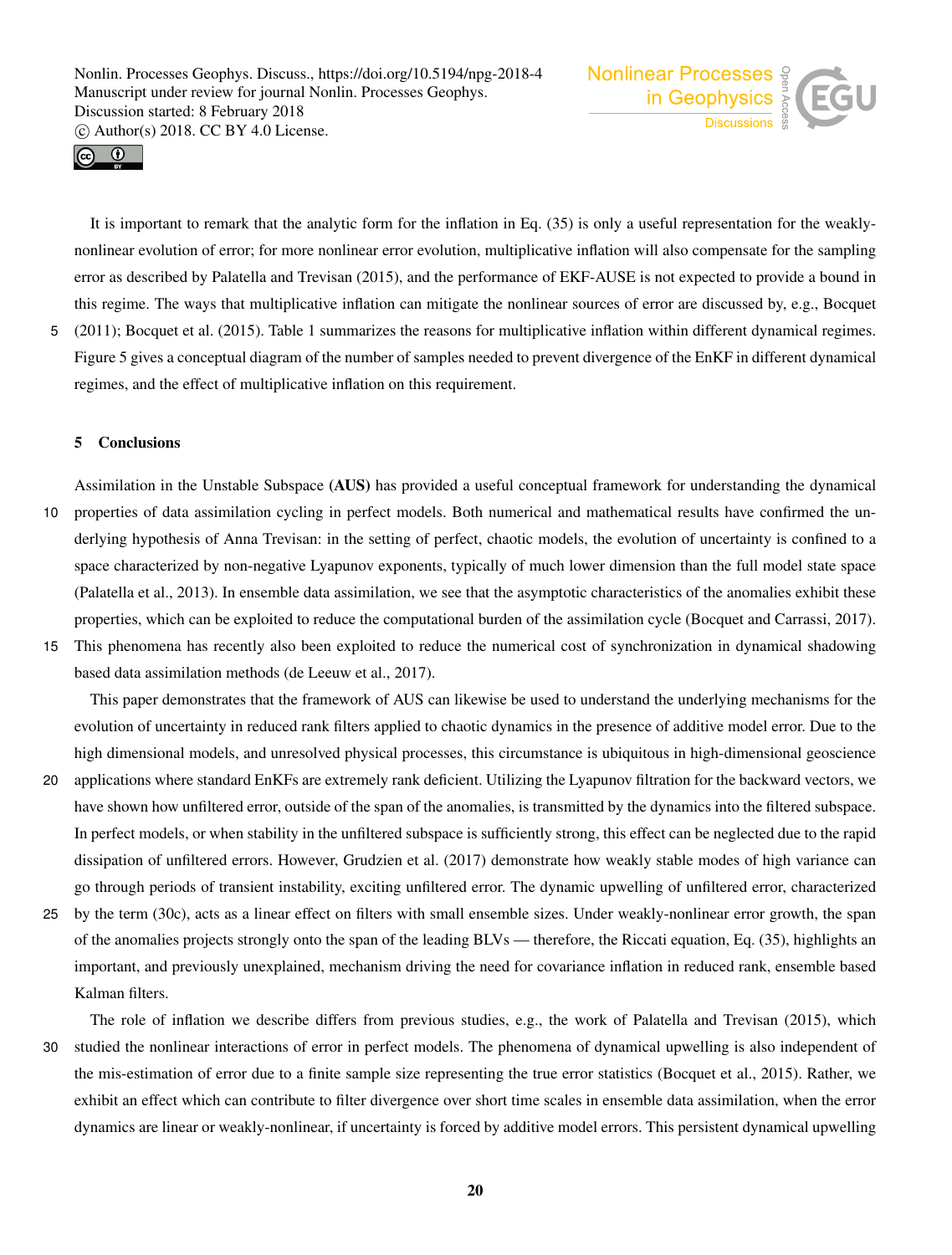



of errors from the unfiltered space into the ensemble subspace is a phenomena which we prove analytically in linear models, and demonstrate numerically to be a valid approximation of weakly-nonlinear error growth in nonlinear models for reduced rank extended Kalman filters. The KF-AUSE Riccati equation, Eq. (35), therefore represents the ideal recursion for the error covariance of a reduced rank Kalman filter.

- 5 If we treat the standard EnKF as Monte Carlo estimate of the error statistics characteristic of the KF-AUSE covariance, the ideal uncertainty for a reduced rank Kalman filter, the dynamical upwelling explains the intrinsic role for covariance inflation in the reduced rank EnKF. But in addition, our work also confirms that the role of covariance inflation may potentially be mitigated by: (i) sufficiently increasing the ensemble size to include asymptotically stable modes that produce transient instabilities, such that unfiltered error is rapidly dissipated by stable dynamics; (ii) increasing the rank of the analysis update
- 10 itself, with a hybridized gain; (iii) parameterizing the upwelling of error via a hyperprior which targets the ideal evolution true forecast error; or (iv) some combination of the above. Our new understanding of the dynamics of error propagation thus opens new opportunities in algorithm design, where the above techniques may be used directly to ameliorate the effects of dynamical upwelling.

Where there is dynamical chaos, AUS will continue to be a robust framework for the theory of data assimilation in physical

15 models. Understanding the dynamical mechanisms that govern the evolution of error in fully nonlinear data assimilation, e.g., the unstable-neutral manifolds of the (stochastic) chaotic attractor, will be the subject of future research and may be considered the logical extension of the framework put forward by Anna Trevisan — her insight to the underlying processes in assimilation will continue to provide inspiration to both developers and practitioners of data assimilation methods.

*Acknowledgements.* This work benefited from funding by the project REDDA of the Norwegian Research Council under contract 250711.

20 CEREA is a member of the Institut Pierre-Simon Laplace (IPSL). The authors would like to show their gratitude and respect for Anna Trevisan, and the impact she has had on the understanding of theoretical data assimilation.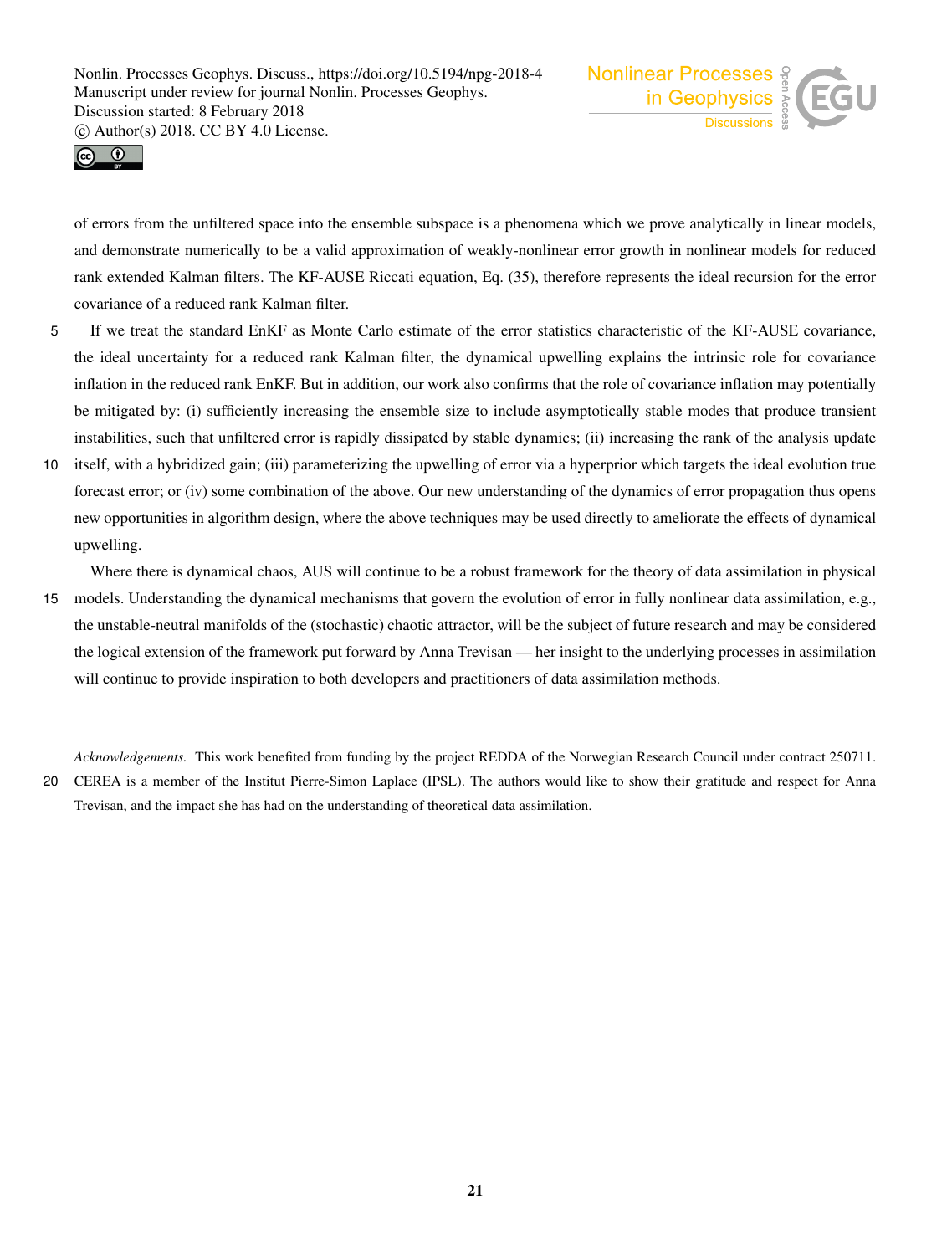



#### References

Barreira, L. and Pesin, Y.: Lyapunov Exponents and Smooth Ergodic Theory, Student Mathematical Library, American Mathematical Society, 2002.

Benettin, G., Galgani, L., Giorgilli, A., and Strelcyn, J.: Lyapunov characteristic exponents for smooth dynamical systems and for Hamilto-5 nian systems; a method for computing all of them. Part 1: Theory, Meccanica, 15, 9–20, 1980.

Bocquet, M.: Ensemble Kalman filtering without the intrinsic need for inflation, Nonlinear Processes in Geophysics, 18, 735–750, 2011. Bocquet, M. and Carrassi, A.: Four-dimensional ensemble variational data assimilation and the unstable subspace, Tellus A, 69, 1304 504, 2017.

Bocquet, M. and Sakov, P.: Combining inflation-free and iterative ensemble Kalman filters for strongly nonlinear systems, Nonlinear Pro-

- 10 cesses in Geophysics, 19, 383–399, 2012.
	- Bocquet, M., Raanes, P., and Hannart, A.: Expanding the validity of the ensemble Kalman filter without the intrinsic need for inflation, Nonlinear Processes in Geophysics, 22, 645, 2015.
	- Bocquet, M., Gurumoorthy, K., Apte, A., Carrassi, A., Grudzien, C., and Jones, C.: Degenerate Kalman Filter Error Covariances and Their Convergence onto the Unstable Subspace, SIAM/ASA Journal on Uncertainty Quantification, 5, 304–333, 2017.
- 15 Carrassi, A., Trevisan, A., and Uboldi, F.: Adaptive observations and assimilation in the unstable subspace by breeding on the dataassimilation system, Tellus A, 59, 101–113, 2007.
	- Carrassi, A., Trevisan, A., Descamps, L., Talagrand, O., and Uboldi, F.: Controlling instabilities along a 3DVar analysis cycle by assimilating in the unstable subspace: a comparison with the EnKF, Nonlinear Processes in Geophysics, 15, 503–521, 2008.
	- Carrassi, A., Vannitsem, S., Zupanski, D., and Zupanski, M.: The maximum likelihood ensemble filter performances in chaotic systems,
- 20 Tellus A, 61, 587–600, 2009.
	- Chandrasekar, J., Kim, I., Bernstein, D., and Ridley, A.: Cholesky-based reduced-rank square-root Kalman filtering, in: American Control Conference, 2008, pp. 3987–3992, IEEE, 2008.
	- de Leeuw, B., Dubinkina, S., Frank, J., Steyer, A., Tu, X., and Van Vleck, E.: Projected Shadowing-based Data Assimilation, arXiv preprint arXiv:1707.09264, 2017.
- 25 Frank, J. and Zhuk, S.: A detectability criterion and data assimilation for non-linear differential equations, arXiv preprint arXiv:1711.05039, 2017.

González-Tokman, C. and Hunt, B.: Ensemble data assimilation for hyperbolic systems, Physica D: Nonlinear Phenomena, 243, 128–142, 2013.

Grudzien, C., Carrassi, A., and Bocquet, M.: Asymptotic forecast uncertainty and the unstable subspace in the presence of additive model 30 error, arXiv preprint arXiv:1707.08334, 2017.

- Gurumoorthy, K., Grudzien, C., Apte, A., Carrassi, A., and Jones, C.: Rank deficiency of Kalman error covariance matrices in linear timevarying system with deterministic evolution, SIAM Journal on Control and Optimization, 55, 741–759, 2017.
	- Hamill, T. M. and Snyder, C.: A hybrid ensemble Kalman filter–3D variational analysis scheme, Monthly Weather Review, 128, 2905–2919, 2000.
- 35 Jazwinski, A. H.: Stochastic Processes and Filtering Theory, Academic Press, New-York, 1970. Kalnay, E.: Atmospheric modeling, data assimilation and predictability, Cambridge University Press, 2003. Kuptsov, P. and Parlitz, U.: Theory and Computation of Covariant Lyapunov Vectors, Journal of Nonlinear Science, 22, 727–762, 2012.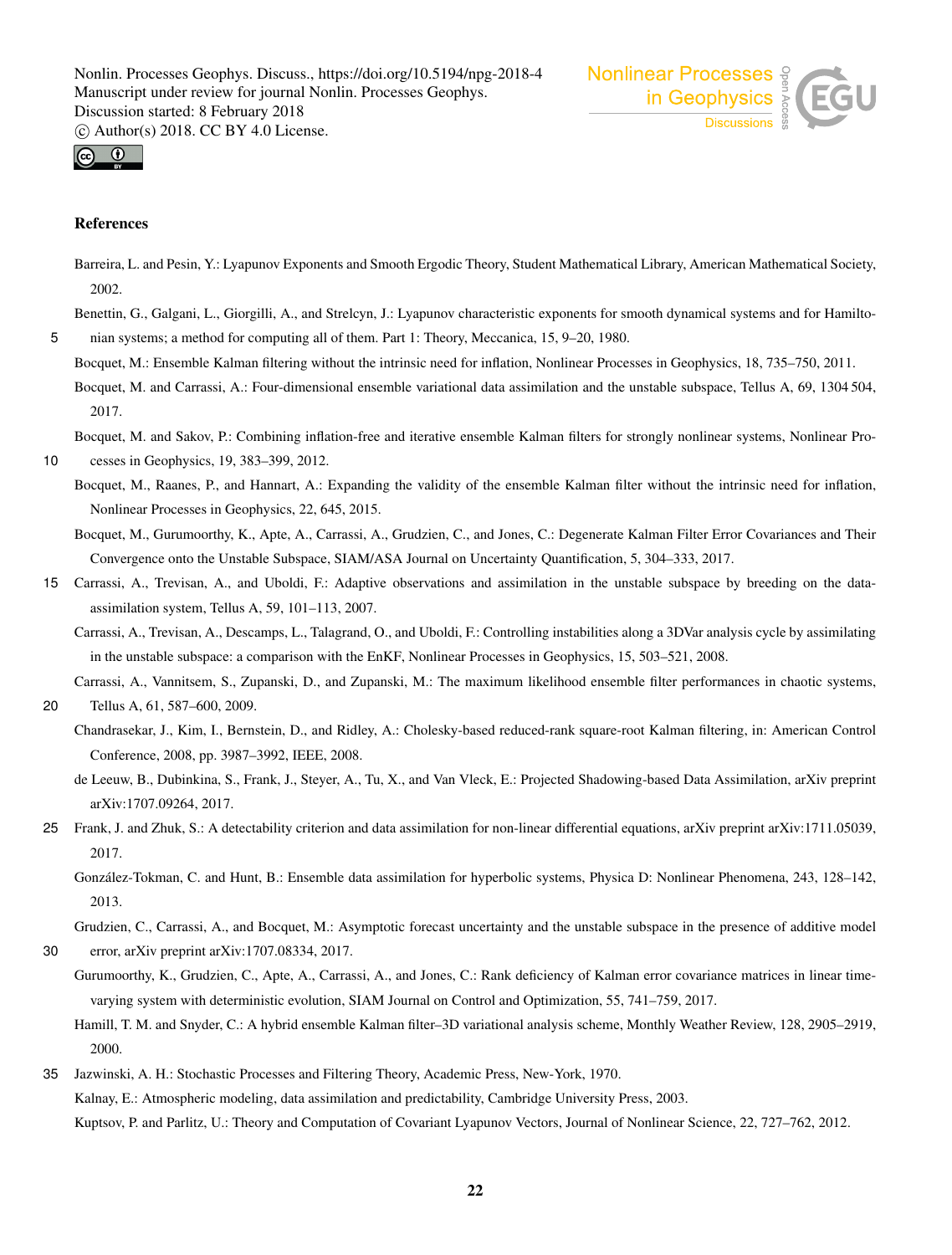



- Legras, B. and Vautard, R.: A guide to Lyapunov vectors, in: ECMWF Workshop on Predictability, pp. 135–146, ECMWF, Reading, United-Kingdom, 1996.
- Lorenz, E. N. and Emanuel, K. A.: Optimal sites for supplementary weather observations: Simulation with a small model, Journal of the Atmospheric Sciences, 55, 399–414, 1998.
- 5 Nerger, L., Hiller, W., and Schröter, J.: A comparison of error subspace Kalman filters, Tellus A, 57, 715–735, 2005.
	- Ng, G., McLaughlin, D., Entekhabi, D., and Ahanin, A.: The role of model dynamics in ensemble Kalman filter performance for chaotic systems, Tellus A, 63, 958–977, 2011.
		- Palatella, L. and Trevisan, A.: Interaction of Lyapunov vectors in the formulation of the nonlinear extension of the Kalman filter, Physical Review E, 91, 042 905, 2015.
- 10 Palatella, L., Carrassi, A., and Trevisan, A.: Lyapunov vectors and assimilation in the unstable subspace: theory and applications, Journal of Physics A: Mathematical and Theoretical, 46, 254 020, 2013.

Penny, S. G.: Mathematical foundations of hybrid data assimilation from a synchronization perspective, Chaos: An Interdisciplinary Journal of Nonlinear Science, 27, 126 801, 2017.

Pham, D., Verron, J., and Roubaud, M.: A singular evolutive extended Kalman filter for data assimilation in oceanography, Journal of Marine

```
15 Systems, 16, 323–340, 1998.
```
- Pires, C., Vautard, R., and Talagrand, O.: On extending the limits of variational assimilation in nonlinear chaotic systems, Tellus A, 48, 96–121, 1996.
	- Raanes, P., Carrassi, A., and Bertino, L.: Extending the square root method to account for additive forecast noise in ensemble methods, Monthly Weather Review, 143, 3857–3873, 2015.
- 20 Sakov, P. and Oke, P.: A deterministic formulation of the ensemble Kalman filter: an alternative to ensemble square root filters, Tellus A, 60, 361–371, 2008.
	- Shimada, I. and Nagashima, T.: A numerical approach to ergodic problem of dissipative dynamical systems, Progress of Theoretical Physics, 61, 1605–1616, 1979.
	- Trevisan, A. and Palatella, L.: Chaos and weather forecasting: the role of the unstable subspace in predictability and state estimation problems,
- 25 International Journal of Bifurcation and Chaos, 21, 3389–3415, 2011a.
	- Trevisan, A. and Palatella, L.: On the Kalman Filter error covariance collapse into the unstable subspace, Nonlinear Processes in Geophysics, 18, 243–250, 2011b.
	- Trevisan, A. and Uboldi, F.: Assimilation of standard and targeted observations within the unstable subspace of the observation-analysisforecast cycle, Journal of the Atmospheric Sciences, 61, 103–113, 2004.
- 30 Trevisan, A., D'Isidoro, M., and Talagrand, O.: Four-dimensional variational assimilation in the unstable subspace and the optimal subspace dimension, Quarterly Journal of the Royal Meteorological Society, 136, 487–496, 2010.
	- Vannitsem, S.: Predictability of large-scale atmospheric motions: Lyapunov exponents and error dynamics, Chaos: An Interdisciplinary Journal of Nonlinear Science, 27, 032 101, 2017.

Whitaker, J. S. and Hamill, T. M.: Evaluating Methods to Account for System Errors in Ensemble Data Assimilation, Monthly Weather

35 Review, 140, 3078–3089, 2012.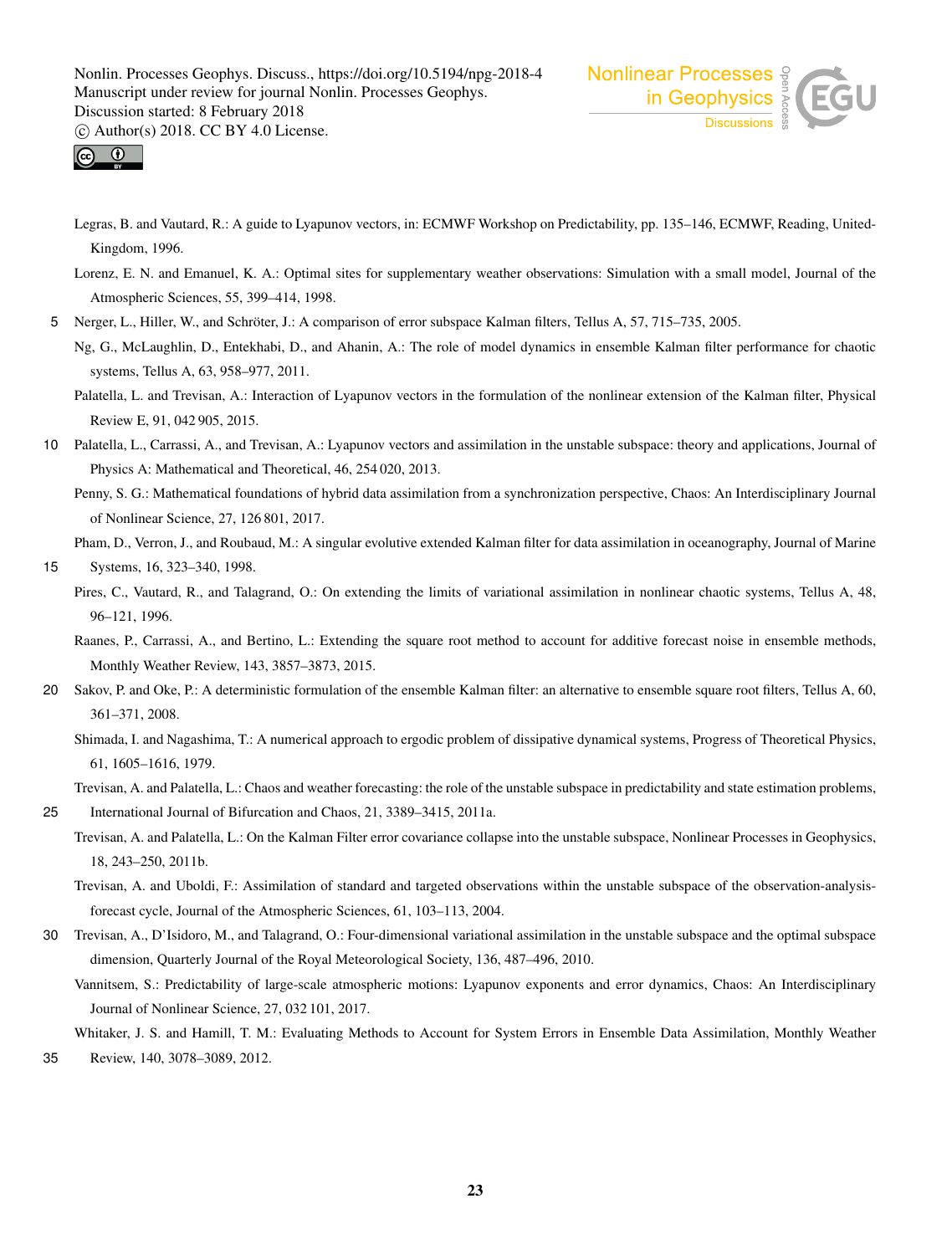



|                             | Linear                                              | weakly-nonlinear                             |
|-----------------------------|-----------------------------------------------------|----------------------------------------------|
| <b>Perfect Model</b>        | Filtering error covariances collapse to the         | Ensemble based covariances project strongly  |
|                             | span of the unstable-neutral BLVs and rank          | onto the span of the leading $n_0$ BLVs when |
|                             | deficient filters, filtering only the $n_0$ leading | error growth is weakly-nonlinear. Inflation  |
|                             | BLVs, asymptotically equivalent to KF.              | necessary due to sampling error when error   |
|                             |                                                     | growth is increasingly nonlinear.            |
| <b>Additive Model Error</b> | True error covariance projects strongly onto        | Inflation necessary in reduced rank extended |
|                             | the unstable, neutral and weakly stable BLVs.       | and ensemble based Kalman filters to com-    |
|                             | Dynamic upwelling transmits error from the          | pensate for error growth in uncorrected      |
|                             | unfiltered stable space to the filtered space,      | modes, linear, dynamical upwelling on short  |
|                             | necessitating covariance inflation in the lead-     | time scales and sampling error from nonlin-  |
|                             | ing BLVs for rank deficient KF.                     | ear error evolution on longer timescales.    |

Table 1. Summary of model scenarios and the need, and reasons, for covariance inflation in reduced rank Kalman filters.